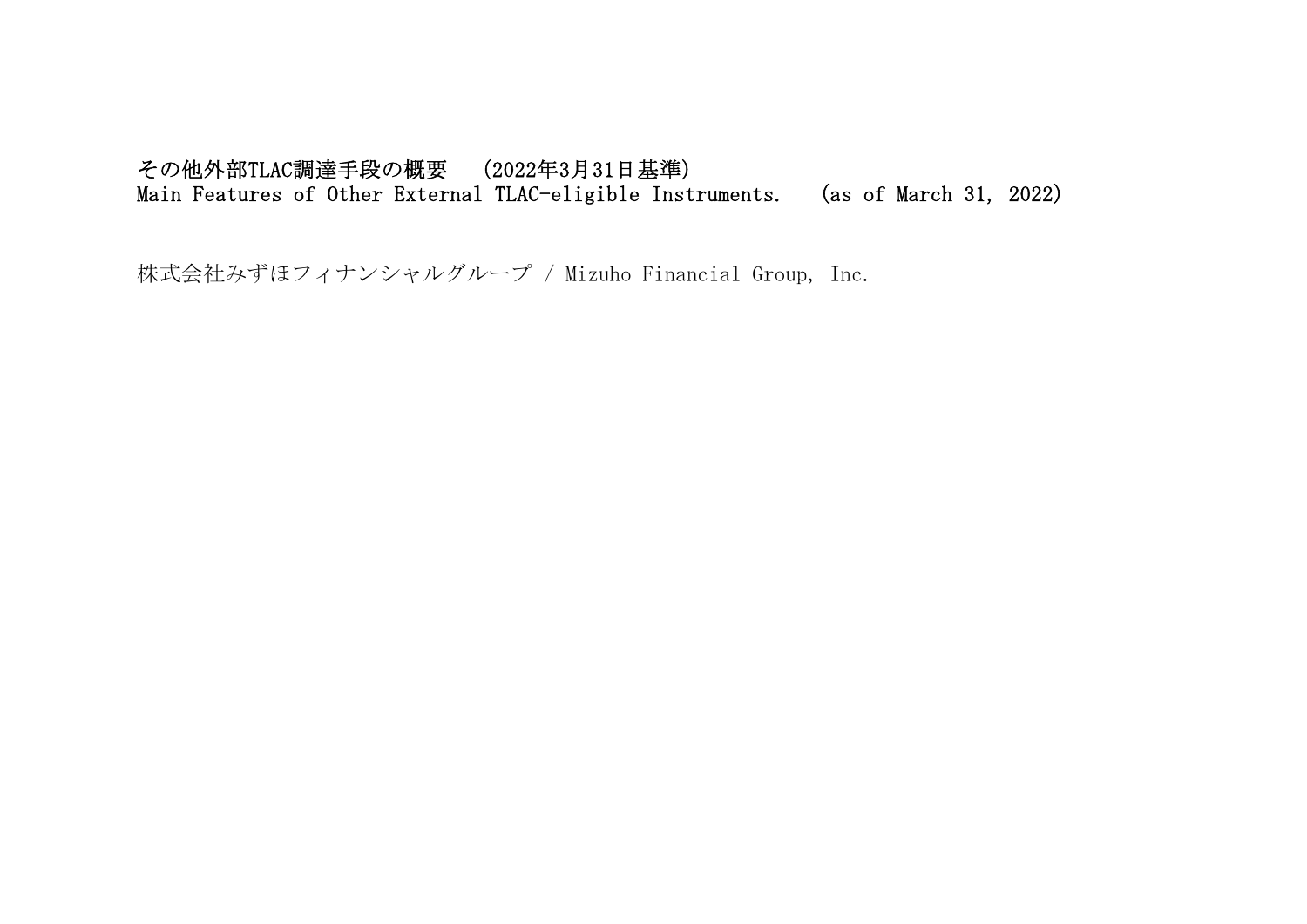|                                                                                                                                                                                                                             | 無担保シニア債 (海外_1604_2)                   | 無担保シニア債 (海外_1609_2)                   | 無担保シニア債 (海外_1702_2)                   |
|-----------------------------------------------------------------------------------------------------------------------------------------------------------------------------------------------------------------------------|---------------------------------------|---------------------------------------|---------------------------------------|
| 発行者/Issuer                                                                                                                                                                                                                  | みずほフィナンシャルグループ/Mizuho Financial Group | みずほフィナンシャルグループ/Mizuho Financial Group | みずほフィナンシャルグループ/Mizuho Financial Group |
| 識別のために付された番号、記号その他の符号/Unique identifier                                                                                                                                                                                     | US60687YAD13、USJ4599LAL65             | US60687YAG44                          | US60687YAK55                          |
| 準拠法/Governing law(s) of the instrument                                                                                                                                                                                      | ニューヨーク州法/New York State Law           | ニューヨーク州法/New York State Law           | ニューヨーク州法/New York State Law           |
| 外国法令に準拠する手段(その他外部TLAC調達手段に限る。)/Means by which<br>enforceability requirement of Section 13 of the TLAC Term Sheet is achieved (for<br>3a<br>other TLAC-eligible instruments governed by foreign law)                         | 契約/Contractual                        | 契約/Contractual                        | 契約/Contractual                        |
| 規制上の取扱い/Regulatory treatment                                                                                                                                                                                                |                                       |                                       |                                       |
| 2022年3月30日までの期間における自己資本に係る基礎項目の額への算入に係る取扱い<br>Transitional Basel III rules                                                                                                                                                  | $\overline{\phantom{m}}$              | $\overline{\phantom{0}}$              |                                       |
| 2022年3月31日以降における自己資本に係る基礎項目の額への算入に係る取扱い<br>Post-transitional Basel III rules                                                                                                                                                |                                       |                                       |                                       |
| 自己資本比率の算出において自己資本に算入する者<br>Eligible at solo/group/group&solo                                                                                                                                                                |                                       |                                       |                                       |
| 銘柄、名称又は種類/Instrument type                                                                                                                                                                                                   | 無担保シニア債/Unsecured Senior Notes        | 無担保シニア債/Unsecured Senior Notes        | 無担保シニア債/Unsecured Senior Notes        |
| 自己資本に係る基礎項目の額に算入された額(単位:百万円)                                                                                                                                                                                                |                                       |                                       |                                       |
| Amount recognised in regulatory capital (JPY mn)                                                                                                                                                                            |                                       |                                       |                                       |
| 連結自己資本比率/Consolidated capital ratio                                                                                                                                                                                         | $\equiv$                              | $\qquad \qquad -$                     | $\equiv$                              |
| 単体自己資本比率/Non-Consolidated capital ratio                                                                                                                                                                                     | <u>т н</u>                            |                                       |                                       |
| 額面総額(単位:百万通貨単位)/Par value of instrument(mn)                                                                                                                                                                                 | USD 1,750                             | USD 1,000                             | <b>USD 500</b>                        |
| 10 表示される科目の区分/Accounting classification                                                                                                                                                                                     |                                       |                                       |                                       |
| 連結貸借対照表/Consolidated balance sheet                                                                                                                                                                                          | 負債/Liability                          | 負債/Liability                          | 負債/Liability                          |
| 単体貸借対照表/Non-Consolidated balance sheet                                                                                                                                                                                      |                                       |                                       |                                       |
| 発行日/Original date of issuance                                                                                                                                                                                               | 2016/4/12                             | 2016/9/13                             | 2017/2/28                             |
| 12 償還期限の有無/Perpetual or dated                                                                                                                                                                                               | あり/Dated                              | あり/Dated                              | あり/Dated                              |
| 13<br>その日付/Original maturity date                                                                                                                                                                                           | 2026/4/12                             | 2026/9/13                             | 2027/2/28                             |
| 14<br>償還等を可能とする特約の有無/Issuer call subject to prior supervisory approval                                                                                                                                                      | あり/Yes                                | あり/Yes                                | あり/Yes                                |
| 初回償還可能日及びその償還金額<br>15<br>/Optional call date, contingent call dates and redemption amount                                                                                                                                   | $\sim$                                | $\equiv$                              | $\equiv$                              |
| 特別早期償還特約の対象となる事由及びその償還金額                                                                                                                                                                                                    | 税務事由:元本全額償還                           | 税務事由:元本全額償還                           | 税務事由:元本全額償還                           |
| /Contingent call dates and redemption amount                                                                                                                                                                                | /Tax event at per                     | /Tax event at per                     | /Tax event at per                     |
| 任意償還可能日のうち初回償還可能日以外のものに関する概要                                                                                                                                                                                                |                                       |                                       |                                       |
| 16                                                                                                                                                                                                                          |                                       |                                       |                                       |
| /Subsequent call dates, if applicable                                                                                                                                                                                       |                                       |                                       |                                       |
| 剰余金の配当又は利息の支払/Coupons / dividends                                                                                                                                                                                           |                                       |                                       |                                       |
| $17\,$<br>配当率又は利率の種別/Fixed or floating dividend/coupon                                                                                                                                                                      | 固定/Fixed                              | 固定/Fixed                              | 固定/Fixed                              |
| 18<br>配当率又は利率/Coupon rate and any related index                                                                                                                                                                             | 3.477%                                | 2.839%                                | 3.663%                                |
| 19<br>配当等停止条項の有無/Existence of a dividend stopper                                                                                                                                                                            | なし/No                                 | なし/No                                 | なし/No                                 |
| 剰余金の配当又は利息の支払いの停止に係る発行者の裁量の有無<br>20<br>/Fully discretionary, partially discretionary or mandatory                                                                                                                           | 裁量なし/Mandatory                        | 裁量なし/Mandatory                        | 裁量なし/Mandatory                        |
| ステップ・アップ金利等に係る特約その他の償還等を行う蓋然性<br>21<br>を高める特約の有無/Existence of step up or other incentive to redeem                                                                                                                          | なし/No                                 | なし/No                                 | なし/No                                 |
| 未配当の剰余金又は未払いの利息に係る累積の有無/Noncumulative or cumulative                                                                                                                                                                         | あり/Cumulative                         | あり/Cumulative                         | あり/Cumulative                         |
| $\frac{22}{23}$<br>他の種類の資本調達手段への転換に係る特約の有無/Convertible or non-convertible                                                                                                                                                   | なし/Non-convertible                    | なし/Non-convertible                    | なし/Non-convertible                    |
| 24<br>転換が生じる場合/If convertible, conversion trigger (s)                                                                                                                                                                       | $\equiv$                              |                                       |                                       |
| 25<br>転換の範囲/If convertible, fully or partially                                                                                                                                                                              | $\longrightarrow$                     | $\overline{\phantom{m}}$              | $\overline{\phantom{m}}$              |
| 26<br>転換の比率/If convertible, conversion rate                                                                                                                                                                                 | $\equiv$                              | $\equiv$                              | $\sim$                                |
| 27<br>転換に係る発行者の裁量の有無/If convertible, mandatory or optional conversion                                                                                                                                                       | $\equiv$                              | $\overline{\phantom{m}}$              | $\equiv$                              |
| 転換に際して交付される資本調達手段の種類                                                                                                                                                                                                        | $\equiv$                              | $\qquad \qquad -$                     | $\equiv$                              |
| 28<br>/If convertible, specify instrument type convertible into<br>転換に際して交付される資本調達手段の発行者<br>29                                                                                                                              | L.                                    |                                       |                                       |
| /If convertible, specify issuer of instrument it converts into                                                                                                                                                              |                                       |                                       |                                       |
| 元本の削減に係る特約の有無/Write-down feature                                                                                                                                                                                            | なし/No<br>$\overline{\phantom{m}}$     | なし/No<br>$\overline{\phantom{m}}$     | なし/No<br>$\overline{\phantom{m}}$     |
| 31<br>元本の削減が生じる場合/If write-down, write-down trigger(s)                                                                                                                                                                      |                                       |                                       |                                       |
| 32<br>元本の削減が生じる範囲/If write-down, full or partial                                                                                                                                                                            | $\overline{\phantom{m}}$              |                                       |                                       |
| 33<br>元本回復特約の有無/If write-down, permanent or temporary                                                                                                                                                                       |                                       | $\qquad \qquad -$                     | $\qquad \qquad -$                     |
| 34<br>その概要/If temporary write-down, description of write-up mechanism                                                                                                                                                       |                                       |                                       |                                       |
| 34a 劣後性の手段/Type of subordination                                                                                                                                                                                            | 劣後要件の例外としての構造劣後/Structural            | 劣後要件の例外としての構造劣後/Structural            | 劣後要件の例外としての構造劣後/Structural            |
| 残余財産の分配又は倒産手続きにおける債務の弁済若しくは変更について優先的内容を有<br>する他の種類の資本調達手段又はその他外部TLAC調達手段のうち、最も劣後的内容を有す<br>35<br>るものの名称又は種類/Position in subordination hierarchy in liquidation (specify<br>instrument type immediately senior to instrument) | 一般債務/General Liabilities              | 一般債務/General Liabilities              | 一般債務/General Liabilities              |
| 36 非充足資本要件の有無/Non-compliant transitioned features<br>37 非充足資本要件の内容/If yes, specify non-compliant features                                                                                                                   | なし/No                                 | なし/No<br>$\equiv$                     | なし/No                                 |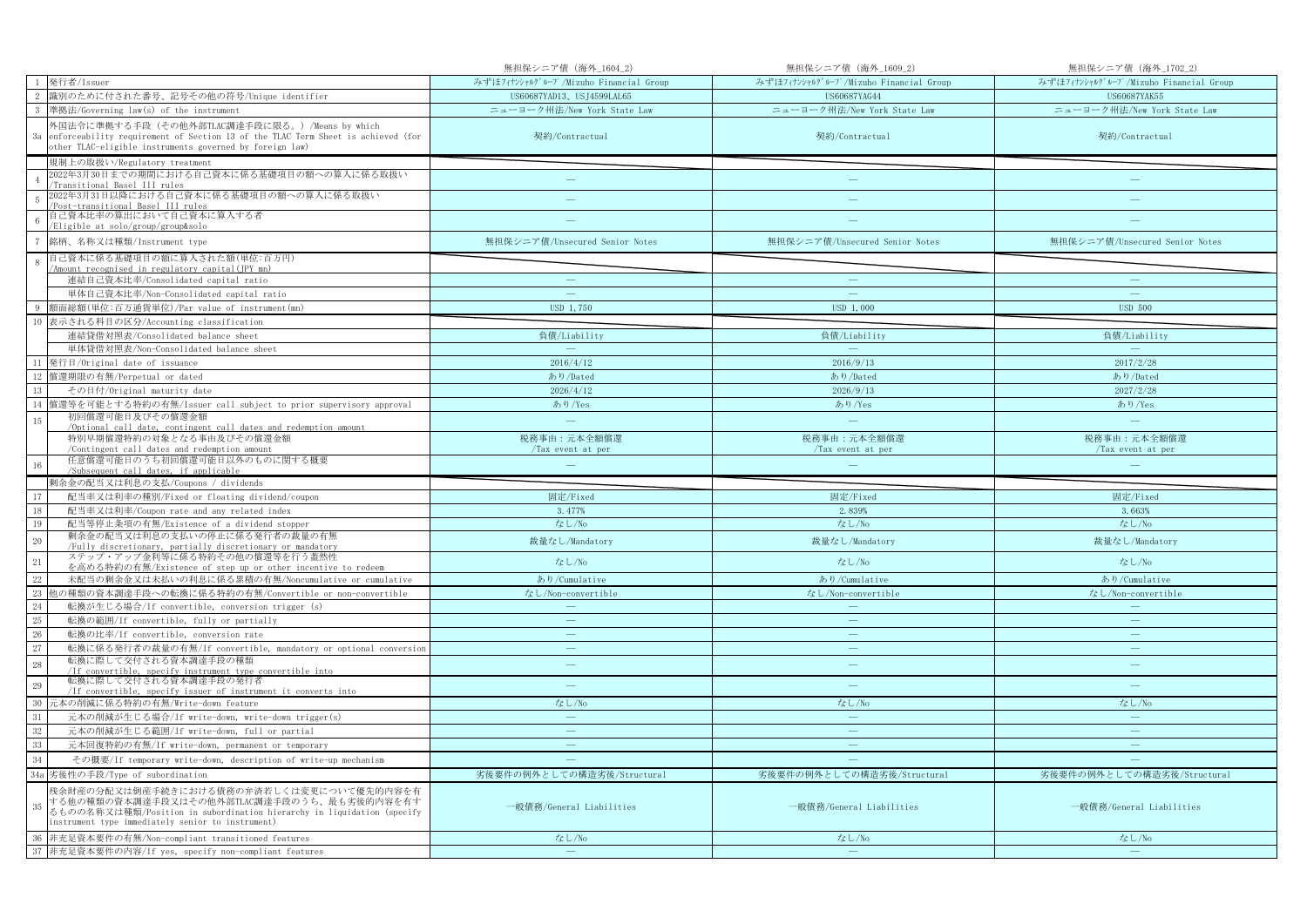|                 |                                                                                                                                                                                                                       | 無担保シニア債 (海外_1709_2)                   | 無担保シニア債 (海外_1710)                     | 無担保シニア債 (海外_1803_2)                   |
|-----------------|-----------------------------------------------------------------------------------------------------------------------------------------------------------------------------------------------------------------------|---------------------------------------|---------------------------------------|---------------------------------------|
|                 | 1 発行者/Issuer                                                                                                                                                                                                          | みずほフィナンシャルグループ/Mizuho Financial Group | みずほフィナンシャルグループ/Mizuho Financial Group | みずほフィナンシャルグループ/Mizuho Financial Group |
| 2               | 識別のために付された番号、記号その他の符号/Unique identifier                                                                                                                                                                               | US60687YAM12                          | XS1691909920                          | US60687YAR09                          |
|                 | 準拠法/Governing law(s) of the instrument                                                                                                                                                                                | ニューヨーク州法/New York State Law           | 英国法/English Law                       | ニューヨーク州法/New York State Law           |
| 3a              | 外国法令に準拠する手段(その他外部TLAC調達手段に限る。)/Means by which<br>enforceability requirement of Section 13 of the TLAC Term Sheet is achieved (for<br>other TLAC-eligible instruments governed by foreign law)                         | 契約/Contractual                        | 契約/Contractual                        | 契約/Contractual                        |
|                 | 規制上の取扱い/Regulatory treatment                                                                                                                                                                                          |                                       |                                       |                                       |
|                 | 2022年3月30日までの期間における自己資本に係る基礎項目の額への算入に係る取扱い<br>Transitional Basel III rules                                                                                                                                            | $\frac{1}{2}$                         | $\qquad \qquad -$                     |                                       |
|                 | 2022年3月31日以降における自己資本に係る基礎項目の額への算入に係る取扱い<br>Post-transitional Basel III rules                                                                                                                                          |                                       |                                       |                                       |
|                 | 自己資本比率の算出において自己資本に算入する者<br>/Eligible at solo/group/group&solo                                                                                                                                                         |                                       |                                       |                                       |
|                 | 銘柄、名称又は種類/Instrument type                                                                                                                                                                                             | 無担保シニア債/Unsecured Senior Notes        | 無担保シニア債/Unsecured Senior Notes        | 無担保シニア債/Unsecured Senior Notes        |
|                 | 自己資本に係る基礎項目の額に算入された額(単位:百万円)<br>Amount recognised in regulatory capital (JPY mn)                                                                                                                                      |                                       |                                       |                                       |
|                 | 連結自己資本比率/Consolidated capital ratio                                                                                                                                                                                   | $\overline{\phantom{m}}$              | $\overline{\phantom{m}}$              | $\qquad \qquad -$                     |
|                 | 単体自己資本比率/Non-Consolidated capital ratio                                                                                                                                                                               | $\sim$                                | <b>College</b>                        | ш.                                    |
|                 | 額面総額(単位:百万通貨単位)/Par value of instrument(mn)                                                                                                                                                                           | USD 1,100                             | <b>EUR 500</b>                        | USD 1,300                             |
| 10              | 表示される科目の区分/Accounting classification                                                                                                                                                                                  |                                       |                                       |                                       |
|                 | 連結貸借対照表/Consolidated balance sheet                                                                                                                                                                                    | 負債/Liability                          | 負債/Liability                          | 負債/Liability                          |
|                 | 単体貸借対照表/Non-Consolidated balance sheet                                                                                                                                                                                |                                       |                                       |                                       |
| 11              | 発行日/Original date of issuance                                                                                                                                                                                         | 2017/9/11                             | 2017/10/16                            | 2018/3/5                              |
|                 | 12 償還期限の有無/Perpetual or dated                                                                                                                                                                                         | あり/Dated                              | あり/Dated                              | あり/Dated                              |
| 13              | その日付/Original maturity date                                                                                                                                                                                           | 2027/9/11                             | 2024/10/16                            | 2028/3/5                              |
|                 | 14 償還等を可能とする特約の有無/Issuer call subject to prior supervisory approval                                                                                                                                                   | あり/Yes                                | あり/Yes                                | あり/Yes                                |
| 15              | 初回償還可能日及びその償還金額<br>/Optional call date, contingent call dates and redemption amount                                                                                                                                   | $\equiv$                              | $\equiv$                              | $\overline{\phantom{m}}$              |
|                 | 特別早期償還特約の対象となる事由及びその償還金額                                                                                                                                                                                              | 税務事由:元本全額償還                           | 税務事由:元本全額償還                           | 税務事由:元本全額償還                           |
|                 | /Contingent call dates and redemption amount                                                                                                                                                                          | /Tax event at per                     | /Tax event at per                     | /Tax event at per                     |
|                 | 任意償還可能日のうち初回償還可能日以外のものに関する概要                                                                                                                                                                                          |                                       |                                       |                                       |
| 16              | /Subsequent call dates, if applicable                                                                                                                                                                                 |                                       |                                       |                                       |
|                 | 剰余金の配当又は利息の支払/Coupons / dividends                                                                                                                                                                                     |                                       |                                       |                                       |
| 17              | 配当率又は利率の種別/Fixed or floating dividend/coupon                                                                                                                                                                          | 固定/Fixed                              | 固定/Fixed                              | 固定/Fixed                              |
| 18              | 配当率又は利率/Coupon rate and any related index                                                                                                                                                                             | 3.170%                                | 0.956%                                | 4.018%                                |
| 19              | 配当等停止条項の有無/Existence of a dividend stopper                                                                                                                                                                            | なし/No                                 | なし/No                                 | なし/No                                 |
| 20              | 剰余金の配当又は利息の支払いの停止に係る発行者の裁量の有無<br>/Fully discretionary, partially discretionary or mandatory                                                                                                                           | 裁量なし/Mandatory                        | 裁量なし/Mandatory                        | 裁量なし/Mandatory                        |
| $\overline{21}$ | ステップ・アップ金利等に係る特約その他の償還等を行う蓋然性                                                                                                                                                                                         | なし/No                                 | なし/No                                 | なし/No                                 |
| $22\,$          | を高める特約の有無/Existence of step up or other incentive to redeem<br>未配当の剰余金又は未払いの利息に係る累積の有無/Noncumulative or cumulative                                                                                                    | あり/Cumulative                         | あり/Cumulative                         | あり/Cumulative                         |
| 23              | 他の種類の資本調達手段への転換に係る特約の有無/Convertible or non-convertible                                                                                                                                                                | なし/Non-convertible                    | なし/Non-convertible                    | なし/Non-convertible                    |
| 24              | 転換が生じる場合/If convertible, conversion trigger (s)                                                                                                                                                                       | $\sim$                                |                                       | $\sim$                                |
| 25              | 転換の範囲/If convertible, fully or partially                                                                                                                                                                              | $\overline{\phantom{a}}$              | $\overline{\phantom{m}}$              | $\equiv$                              |
| 26              | 転換の比率/If convertible, conversion rate                                                                                                                                                                                 | $\overline{\phantom{a}}$              | L.                                    | $\equiv$                              |
| 27              | 転換に係る発行者の裁量の有無/If convertible, mandatory or optional conversion                                                                                                                                                       | $\overline{\phantom{a}}$              | $\qquad \qquad -$                     | $\overline{\phantom{m}}$              |
| 28              | 転換に際して交付される資本調達手段の種類<br>/If convertible, specify instrument type convertible into                                                                                                                                     | $\equiv$                              | $\equiv$                              | $\qquad \qquad -$                     |
| 29              | 転換に際して交付される資本調達手段の発行者<br>/If convertible, specify issuer of instrument it converts into                                                                                                                               | ц.                                    | ÷                                     | $\equiv$                              |
| 30              | 元本の削減に係る特約の有無/Write-down feature                                                                                                                                                                                      | なし/No                                 | なし/No                                 | なし/No                                 |
| 31              | 元本の削減が生じる場合/If write-down, write-down trigger(s)                                                                                                                                                                      | $\hspace{0.1mm}-\hspace{0.1mm}$       | $\longrightarrow$                     | $\overline{\phantom{a}}$              |
| 32              | 元本の削減が生じる範囲/If write-down, full or partial                                                                                                                                                                            | ш.                                    | $\equiv$                              | $\equiv$                              |
| 33              | 元本回復特約の有無/If write-down, permanent or temporary                                                                                                                                                                       |                                       |                                       | 二                                     |
| 34              | その概要/If temporary write-down, description of write-up mechanism                                                                                                                                                       |                                       |                                       |                                       |
|                 | 34a 劣後性の手段/Type of subordination                                                                                                                                                                                      | 劣後要件の例外としての構造劣後/Structural            | 劣後要件の例外としての構造劣後/Structural            | 劣後要件の例外としての構造劣後/Structural            |
| 35              | 残余財産の分配又は倒産手続きにおける債務の弁済若しくは変更について優先的内容を有<br>する他の種類の資本調達手段又はその他外部TLAC調達手段のうち、最も劣後的内容を有す<br>るものの名称又は種類/Position in subordination hierarchy in liquidation (specify<br>instrument type immediately senior to instrument) | 一般債務/General Liabilities              | 一般債務/General Liabilities              | 一般債務/General Liabilities              |
|                 | 36 非充足資本要件の有無/Non-compliant transitioned features<br>37 非充足資本要件の内容/If yes, specify non-compliant features                                                                                                             | なし/No<br>$\sim$                       | なし/No<br>$\equiv$                     | なし/No<br>$\equiv$                     |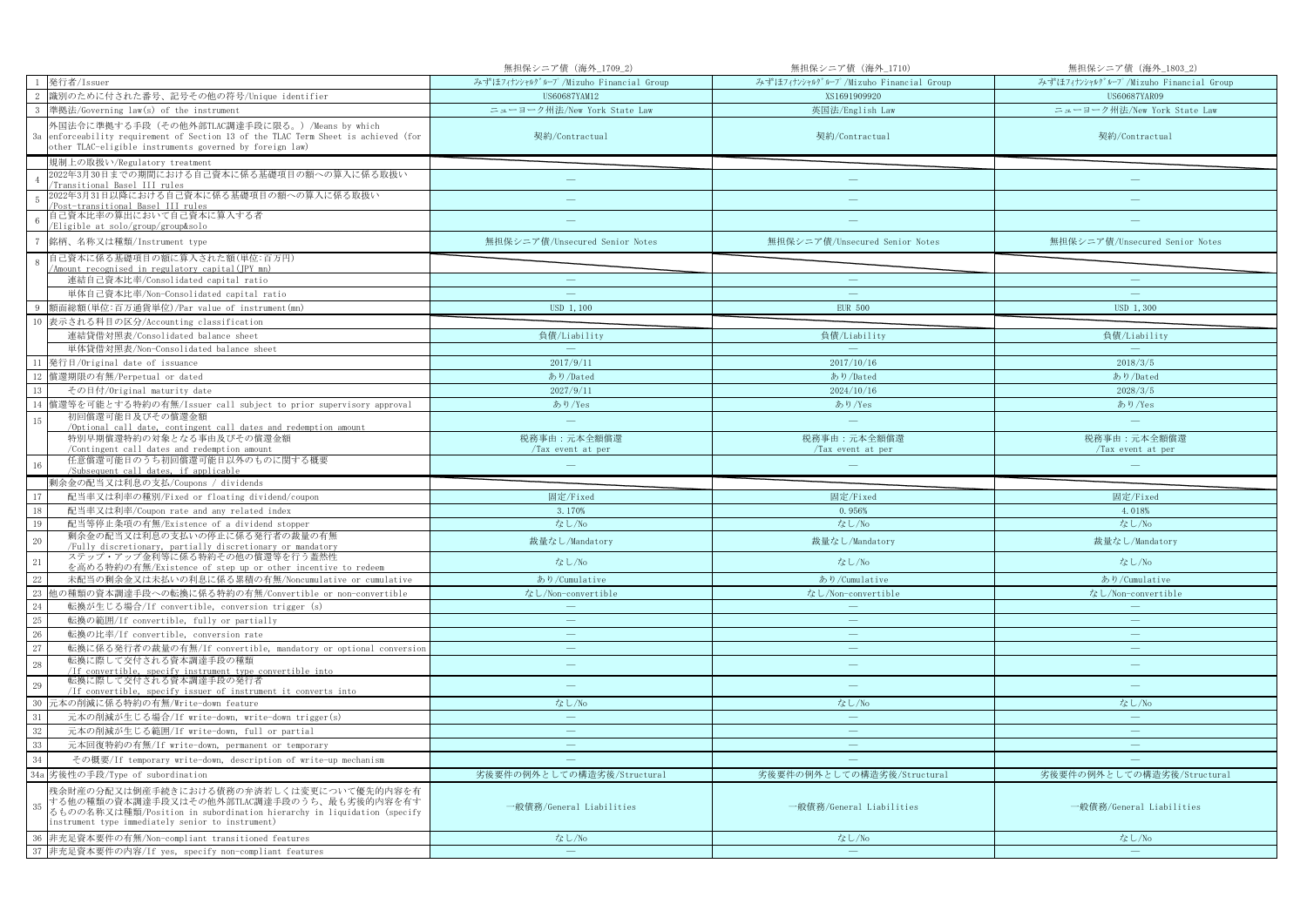|                 |                                                                                                                                                                                                                       | 無担保シニア債 (海外_1804_1)                   | 無担保シニア債 (海外_1804_2)                   | 無担保シニア債 (海外_1807_1)                   |
|-----------------|-----------------------------------------------------------------------------------------------------------------------------------------------------------------------------------------------------------------------|---------------------------------------|---------------------------------------|---------------------------------------|
|                 | 発行者/Issuer                                                                                                                                                                                                            | みずほフィナンシャルグループ/Mizuho Financial Group | みずほフィナンシャルグループ/Mizuho Financial Group | みずほフィナンシャルグループ/Mizuho Financial Group |
|                 | 識別のために付された番号、記号その他の符号/Unique identifier                                                                                                                                                                               | XS1801905628                          | XS1801906279                          | XS1856031056                          |
|                 | 準拠法/Governing law(s) of the instrument                                                                                                                                                                                | 英国法/English Law                       | 英国法/English Law                       | ニューヨーク州法/New York State Law           |
| 3a              | 外国法令に準拠する手段(その他外部TLAC調達手段に限る。)/Means by which<br>enforceability requirement of Section 13 of the TLAC Term Sheet is achieved (for<br>other TLAC-eligible instruments governed by foreign law)                         | 契約/Contractual                        | 契約/Contractual                        | 契約/Contractual                        |
|                 | 規制上の取扱い/Regulatory treatment                                                                                                                                                                                          |                                       |                                       |                                       |
|                 | 2022年3月30日までの期間における自己資本に係る基礎項目の額への算入に係る取扱い<br>Transitional Basel III rules                                                                                                                                            | $\equiv$                              |                                       |                                       |
|                 | 2022年3月31日以降における自己資本に係る基礎項目の額への算入に係る取扱い<br>Post-transitional Basel III rules                                                                                                                                          |                                       | ÷                                     |                                       |
|                 | 自己資本比率の算出において自己資本に算入する者<br>/Eligible at solo/group/group&solo                                                                                                                                                         |                                       |                                       |                                       |
|                 | 銘柄、名称又は種類/Instrument type                                                                                                                                                                                             | 無担保シニア債/Unsecured Senior Notes        | 無担保シニア債/Unsecured Senior Notes        | 無担保シニア債/Unsecured Senior Notes        |
|                 | 自己資本に係る基礎項目の額に算入された額(単位:百万円)<br>Amount recognised in regulatory capital (JPY mn)                                                                                                                                      |                                       |                                       |                                       |
|                 | 連結自己資本比率/Consolidated capital ratio                                                                                                                                                                                   |                                       |                                       |                                       |
|                 | 単体自己資本比率/Non-Consolidated capital ratio                                                                                                                                                                               | $\sim$                                | $\sim$                                | Ц.                                    |
|                 | 9 額面総額(単位:百万通貨単位)/Par value of instrument(mn)                                                                                                                                                                         | <b>EUR 500</b>                        | <b>EUR 500</b>                        | AUD 275                               |
|                 | 表示される科目の区分/Accounting classification                                                                                                                                                                                  |                                       |                                       |                                       |
|                 | 連結貸借対照表/Consolidated balance sheet                                                                                                                                                                                    | 負債/Liability                          | 負債/Liability                          | 負債/Liability                          |
|                 | 単体貸借対照表/Non-Consolidated balance sheet                                                                                                                                                                                |                                       |                                       |                                       |
| 11              | 発行日/Original date of issuance                                                                                                                                                                                         | 2018/4/10                             | 2018/4/10                             | 2018/7/19                             |
| 12              | 償還期限の有無/Perpetual or dated                                                                                                                                                                                            | あり/Dated                              | あり/Dated                              | あり/Dated                              |
| 13              | その日付/Original maturity date                                                                                                                                                                                           | 2028/4/10                             | 2023/4/10                             | 2023/7/19                             |
|                 | 14 償還等を可能とする特約の有無/Issuer call subject to prior supervisory approval                                                                                                                                                   | あり/Yes                                | あり/Yes                                | あり/Yes                                |
| 15              | 初回償還可能日及びその償還金額                                                                                                                                                                                                       | $\equiv$                              | $\equiv$                              | $\equiv$                              |
|                 | /Optional call date, contingent call dates and redemption amount<br>特別早期償還特約の対象となる事由及びその償還金額                                                                                                                          | 税務事由:元本全額償還                           | 税務事由:元本全額償還                           | 税務事由:元本全額償還                           |
|                 | /Contingent call dates and redemption amount                                                                                                                                                                          | /Tax event at per                     | /Tax event at per                     | /Tax event at per                     |
|                 | 任意償還可能日のうち初回償還可能日以外のものに関する概要                                                                                                                                                                                          | سن                                    |                                       |                                       |
| 16              | /Subsequent call dates, if applicable                                                                                                                                                                                 |                                       |                                       |                                       |
|                 | 剰余金の配当又は利息の支払/Coupons / dividends                                                                                                                                                                                     |                                       |                                       |                                       |
| 17              | 配当率又は利率の種別/Fixed or floating dividend/coupon                                                                                                                                                                          | 固定/Fixed                              | 変動/Floating                           | 固定/Fixed                              |
| 18              | 配当率又は利率/Coupon rate and any related index                                                                                                                                                                             | 1.598%                                | 3M EURIBOR + 0.50%                    | 3.752%                                |
| 19              | 配当等停止条項の有無/Existence of a dividend stopper                                                                                                                                                                            | なし/No                                 | なし/No                                 | なし/No                                 |
| 20              | 剰余金の配当又は利息の支払いの停止に係る発行者の裁量の有無<br>/Fully discretionary, partially discretionary or mandatory                                                                                                                           | 裁量なし/Mandatory                        | 裁量なし/Mandatory                        | 裁量なし/Mandatory                        |
| $\overline{21}$ | ステップ・アップ金利等に係る特約その他の償還等を行う蓋然性<br>を高める特約の有無/Existence of step up or other incentive to redeem                                                                                                                          | なし/No                                 | なし/No                                 | なし/No                                 |
| 22              | 未配当の剰余金又は未払いの利息に係る累積の有無/Noncumulative or cumulative                                                                                                                                                                   | あり/Cumulative                         | あり/Cumulative                         | あり/Cumulative                         |
| 23              | 他の種類の資本調達手段への転換に係る特約の有無/Convertible or non-convertible                                                                                                                                                                | なし/Non-convertible                    | なし/Non-convertible                    | なし/Non-convertible                    |
| 24              | 転換が生じる場合/If convertible, conversion trigger (s)                                                                                                                                                                       | $\sim$                                | <u>—</u>                              | $\equiv$                              |
| 25              | 転換の範囲/If convertible, fully or partially                                                                                                                                                                              | $\overline{\phantom{m}}$              | $\equiv$                              | $\overline{\phantom{m}}$              |
| 26              | 転換の比率/If convertible, conversion rate                                                                                                                                                                                 | ц.                                    | <u>—</u>                              | ц.                                    |
| 27              | 転換に係る発行者の裁量の有無/If convertible, mandatory or optional conversion<br>転換に際して交付される資本調達手段の種類                                                                                                                               | $\overline{\phantom{a}}$              | $\frac{1}{2}$                         | $\frac{1}{2}$                         |
| 28              | /If convertible, specify instrument type convertible into<br>転換に際して交付される資本調達手段の発行者                                                                                                                                    | $\sim$                                | ш.                                    | $\equiv$                              |
| 29              | /If convertible, specify issuer of instrument it converts into                                                                                                                                                        |                                       |                                       |                                       |
| -30             | 元本の削減に係る特約の有無/Write-down feature                                                                                                                                                                                      | なし/No                                 | なし/No                                 | なし/No                                 |
| 31              | 元本の削減が生じる場合/If write-down, write-down trigger(s)                                                                                                                                                                      | $\overline{\phantom{a}}$<br>$\equiv$  | $\overline{\phantom{a}}$<br>$\equiv$  | $\overline{\phantom{m}}$<br>Ц.        |
| 32              | 元本の削減が生じる範囲/If write-down, full or partial                                                                                                                                                                            |                                       | ÷                                     | ÷.                                    |
| 33              | 元本回復特約の有無/If write-down, permanent or temporary                                                                                                                                                                       |                                       |                                       |                                       |
| 34              | その概要/If temporary write-down, description of write-up mechanism                                                                                                                                                       |                                       |                                       |                                       |
|                 | 34a 劣後性の手段/Type of subordination                                                                                                                                                                                      | 劣後要件の例外としての構造劣後/Structural            | 劣後要件の例外としての構造劣後/Structural            | 劣後要件の例外としての構造劣後/Structural            |
| 35              | 残余財産の分配又は倒産手続きにおける債務の弁済若しくは変更について優先的内容を有<br>する他の種類の資本調達手段又はその他外部TLAC調達手段のうち、最も劣後的内容を有す<br>るものの名称又は種類/Position in subordination hierarchy in liquidation (specify<br>instrument type immediately senior to instrument) | 一般債務/General Liabilities              | 一般債務/General Liabilities              | 一般債務/General Liabilities              |
|                 | 36 非充足資本要件の有無/Non-compliant transitioned features<br>37 非充足資本要件の内容/If yes, specify non-compliant features                                                                                                             | なし/No<br>$\sim$                       | なし/No<br>$\equiv$                     | なし/No<br>$\equiv$                     |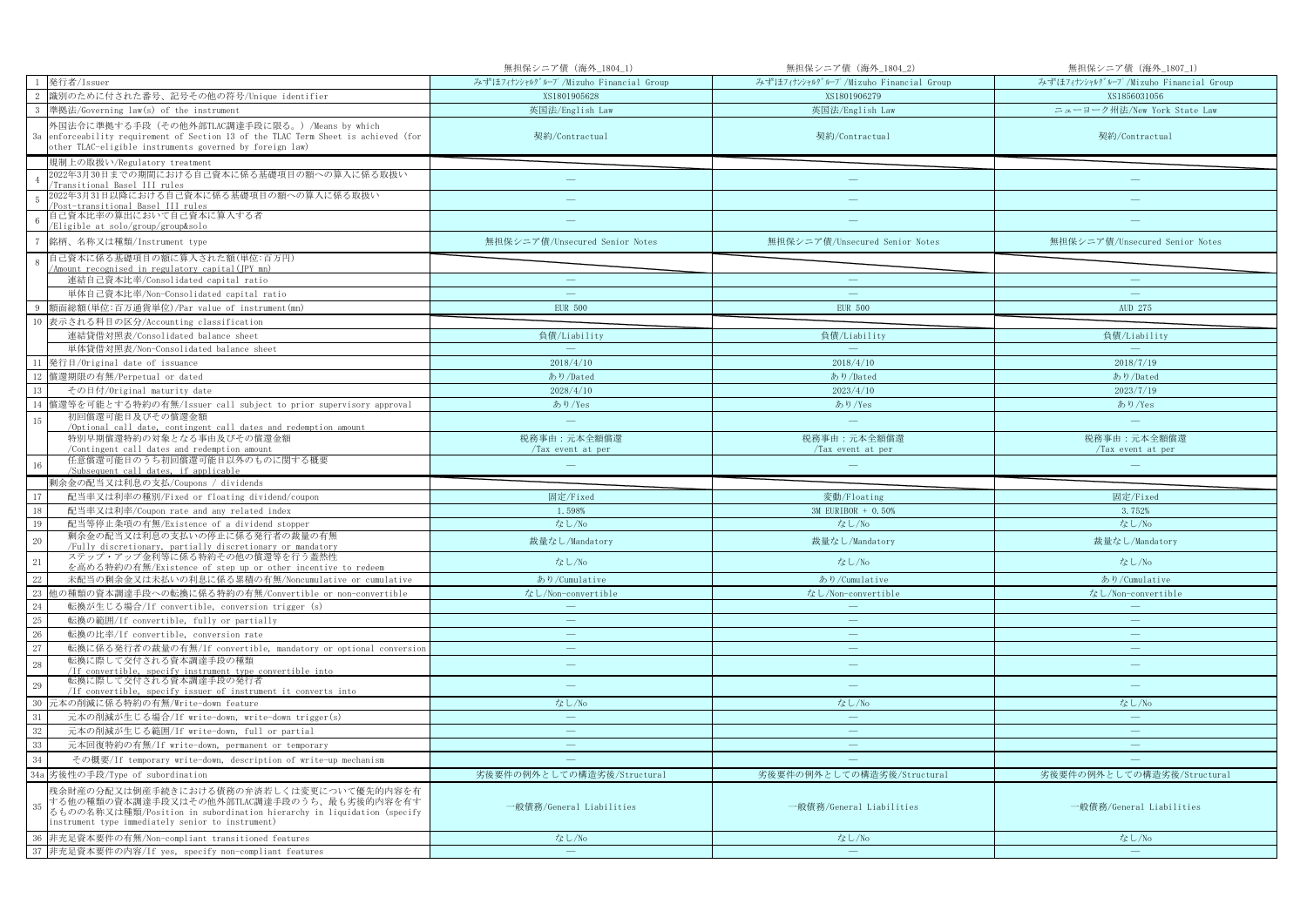|                 |                                                                                                                                                                                                                       | 無担保シニア債 (海外_1807_2)                   | 無担保シニア債 (海外_1809_1)                   | 無担保シニア債 (海外_1809_2)                   |
|-----------------|-----------------------------------------------------------------------------------------------------------------------------------------------------------------------------------------------------------------------|---------------------------------------|---------------------------------------|---------------------------------------|
|                 | 1 発行者/Issuer                                                                                                                                                                                                          | みずほフィナンシャルグループ/Mizuho Financial Group | みずほフィナンシャルグループ/Mizuho Financial Group | みずほフィナンシャルグループ/Mizuho Financial Group |
| 2               | 識別のために付された番号、記号その他の符号/Unique identifier                                                                                                                                                                               | XS1856031213                          | US60687YAS81                          | US60687YAT64                          |
|                 | 準拠法/Governing law(s) of the instrument                                                                                                                                                                                | ニューヨーク州法/New York State Law           | ニューヨーク州法/New York State Law           | ニューヨーク州法/New York State Law           |
| 3a              | 外国法令に準拠する手段(その他外部TLAC調達手段に限る。)/Means by which<br>enforceability requirement of Section 13 of the TLAC Term Sheet is achieved (for<br>other TLAC-eligible instruments governed by foreign law)                         | 契約/Contractual                        | 契約/Contractual                        | 契約/Contractual                        |
|                 | 規制上の取扱い/Regulatory treatment                                                                                                                                                                                          |                                       |                                       |                                       |
|                 | 2022年3月30日までの期間における自己資本に係る基礎項目の額への算入に係る取扱い<br>Transitional Basel III rules                                                                                                                                            | $\frac{1}{2}$                         | $\overline{\phantom{0}}$              |                                       |
|                 | 2022年3月31日以降における自己資本に係る基礎項目の額への算入に係る取扱い<br>Post-transitional Basel III rules                                                                                                                                          |                                       |                                       |                                       |
|                 | 自己資本比率の算出において自己資本に算入する者<br>/Eligible at solo/group/group&solo                                                                                                                                                         |                                       |                                       |                                       |
|                 | 銘柄、名称又は種類/Instrument type                                                                                                                                                                                             | 無担保シニア債/Unsecured Senior Notes        | 無担保シニア債/Unsecured Senior Notes        | 無担保シニア債/Unsecured Senior Notes        |
|                 | 自己資本に係る基礎項目の額に算入された額(単位:百万円)<br>/Amount recognised in regulatory capital (JPY mn)                                                                                                                                     |                                       |                                       |                                       |
|                 | 連結自己資本比率/Consolidated capital ratio                                                                                                                                                                                   | $\overline{\phantom{m}}$              | $\overline{\phantom{m}}$              | $\qquad \qquad -$                     |
|                 | 単体自己資本比率/Non-Consolidated capital ratio                                                                                                                                                                               | $\sim$                                | <b>College</b>                        | ш.                                    |
|                 | 額面総額(単位:百万通貨単位)/Par value of instrument(mn)                                                                                                                                                                           | AUD 350                               | USD 1, 100                            | USD 1,000                             |
| 10              | 表示される科目の区分/Accounting classification                                                                                                                                                                                  |                                       |                                       |                                       |
|                 | 連結貸借対照表/Consolidated balance sheet                                                                                                                                                                                    | 負債/Liability                          | 負債/Liability                          | 負債/Liability                          |
|                 | 単体貸借対照表/Non-Consolidated balance sheet                                                                                                                                                                                |                                       |                                       |                                       |
| 11              | 発行日/Original date of issuance                                                                                                                                                                                         | 2018/7/19                             | 2018/9/11                             | 2018/9/11                             |
|                 | 12 償還期限の有無/Perpetual or dated                                                                                                                                                                                         | あり/Dated                              | あり/Dated                              | あり/Dated                              |
| 13              | その日付/Original maturity date                                                                                                                                                                                           | 2023/7/19                             | 2024/9/11                             | 2029/9/11                             |
|                 | 14 償還等を可能とする特約の有無/Issuer call subject to prior supervisory approval                                                                                                                                                   | あり/Yes                                | あり/Yes                                | あり/Yes                                |
| 15              | 初回償還可能日及びその償還金額<br>/Optional call date, contingent call dates and redemption amount                                                                                                                                   | $\equiv$                              | 2023/9/11, 元本全額償還/ at per             | 2028/9/11, 元本全額償還/ at per             |
|                 | 特別早期償還特約の対象となる事由及びその償還金額                                                                                                                                                                                              | 税務事由:元本全額償還                           | 税務事由:元本全額償還                           | 税務事由:元本全額償還                           |
|                 | /Contingent call dates and redemption amount                                                                                                                                                                          | /Tax event at per                     | /Tax event at per                     | /Tax event at per                     |
|                 | 任意償還可能日のうち初回償還可能日以外のものに関する概要                                                                                                                                                                                          |                                       |                                       |                                       |
| 16              | /Subsequent call dates, if applicable                                                                                                                                                                                 |                                       |                                       |                                       |
|                 | 剰余金の配当又は利息の支払/Coupons / dividends                                                                                                                                                                                     |                                       |                                       |                                       |
| 17              | 配当率又は利率の種別/Fixed or floating dividend/coupon                                                                                                                                                                          | 変動/Floating                           | 固定から変動/Fixed-to-Floating              | 固定から変動/Fixed-to-Floating              |
| 18              | 配当率又は利率/Coupon rate and any related index                                                                                                                                                                             | 3M BBSW + 1.40%                       | 3.922%                                | 4.254%                                |
| 19              | 配当等停止条項の有無/Existence of a dividend stopper                                                                                                                                                                            | なし/No                                 | なし/No                                 | なし/No                                 |
| 20              | 剰余金の配当又は利息の支払いの停止に係る発行者の裁量の有無<br>/Fully discretionary, partially discretionary or mandatory                                                                                                                           | 裁量なし/Mandatory                        | 裁量なし/Mandatory                        | 裁量なし/Mandatory                        |
| $\overline{21}$ | ステップ・アップ金利等に係る特約その他の償還等を行う蓋然性                                                                                                                                                                                         | なし/No                                 | なし/No                                 | なし/No                                 |
| $22\,$          | を高める特約の有無/Existence of step up or other incentive to redeem<br>未配当の剰余金又は未払いの利息に係る累積の有無/Noncumulative or cumulative                                                                                                    | あり/Cumulative                         | あり/Cumulative                         | あり/Cumulative                         |
| $23\,$          | 他の種類の資本調達手段への転換に係る特約の有無/Convertible or non-convertible                                                                                                                                                                | なし/Non-convertible                    | なし/Non-convertible                    | なし/Non-convertible                    |
| 24              | 転換が生じる場合/If convertible, conversion trigger (s)                                                                                                                                                                       | $\sim$                                |                                       | $\sim$                                |
| 25              | 転換の範囲/If convertible, fully or partially                                                                                                                                                                              | $\overline{\phantom{a}}$              | $\overline{\phantom{m}}$              | $\overline{\phantom{m}}$              |
| 26              | 転換の比率/If convertible, conversion rate                                                                                                                                                                                 | $\overline{\phantom{a}}$              | L.                                    | $\equiv$                              |
| 27              | 転換に係る発行者の裁量の有無/If convertible, mandatory or optional conversion                                                                                                                                                       | $\frac{1}{2}$                         | $\qquad \qquad -$                     | $\frac{1}{2}$                         |
| 28              | 転換に際して交付される資本調達手段の種類<br>/If convertible, specify instrument type convertible into                                                                                                                                     | $\frac{1}{2}$                         | $\equiv$                              | $\frac{1}{2}$                         |
| 29              | 転換に際して交付される資本調達手段の発行者<br>/If convertible, specify issuer of instrument it converts into                                                                                                                               | ц.                                    | ÷                                     | $\sim$                                |
| 30              | 元本の削減に係る特約の有無/Write-down feature                                                                                                                                                                                      | なし/No                                 | なし/No                                 | なし/No                                 |
| 31              | 元本の削減が生じる場合/If write-down, write-down trigger(s)                                                                                                                                                                      | $\hspace{0.1mm}-\hspace{0.1mm}$       | $\longrightarrow$                     | $\overline{\phantom{m}}$              |
| 32              | 元本の削減が生じる範囲/If write-down, full or partial                                                                                                                                                                            | ш.                                    | $\equiv$                              | ш.                                    |
| 33              | 元本回復特約の有無/If write-down, permanent or temporary                                                                                                                                                                       |                                       |                                       | <u>in</u>                             |
| 34              | その概要/If temporary write-down, description of write-up mechanism                                                                                                                                                       |                                       |                                       |                                       |
|                 | 34a 劣後性の手段/Type of subordination                                                                                                                                                                                      | 劣後要件の例外としての構造劣後/Structural            | 劣後要件の例外としての構造劣後/Structural            | 劣後要件の例外としての構造劣後/Structural            |
| 35              | 残余財産の分配又は倒産手続きにおける債務の弁済若しくは変更について優先的内容を有<br>する他の種類の資本調達手段又はその他外部TLAC調達手段のうち、最も劣後的内容を有す<br>るものの名称又は種類/Position in subordination hierarchy in liquidation (specify<br>instrument type immediately senior to instrument) | 一般債務/General Liabilities              | 一般債務/General Liabilities              | 一般債務/General Liabilities              |
|                 | 36 非充足資本要件の有無/Non-compliant transitioned features<br>37 非充足資本要件の内容/If yes, specify non-compliant features                                                                                                             | なし/No<br>$\sim$                       | なし/No<br>$\equiv$                     | なし/No<br>$\equiv$                     |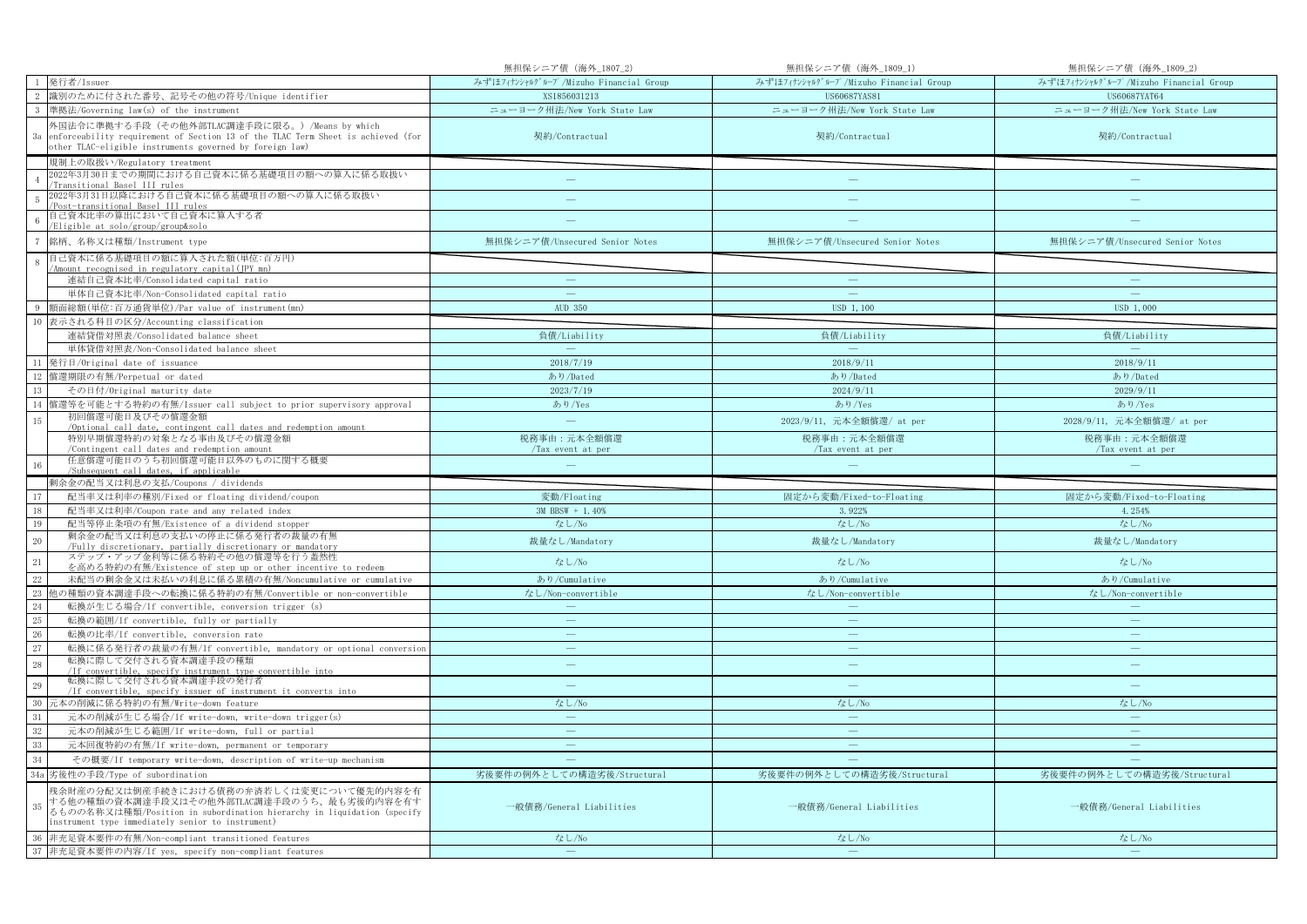|                 |                                                                                                           | 無担保シニア債 (海外_1809_3)                   | 無担保シニア債 (海外_1810)                     | 無担保シニア債 (海外_1906)                     |
|-----------------|-----------------------------------------------------------------------------------------------------------|---------------------------------------|---------------------------------------|---------------------------------------|
|                 | 発行者/Issuer                                                                                                | みずほフィナンシャルグループ/Mizuho Financial Group | みずほフィナンシャルグループ/Mizuho Financial Group | みずほフィナンシャルグループ/Mizuho Financial Group |
|                 | 識別のために付された番号、記号その他の符号/Unique identifier                                                                   | US60687YAU38                          | XS1886577615                          | XS2004880832                          |
|                 | 準拠法/Governing law(s) of the instrument                                                                    | ニューヨーク州法/New York State Law           | 英国法/English Law                       | 英国法/English Law                       |
|                 | 外国法令に準拠する手段(その他外部TLAC調達手段に限る。)/Means by which                                                             |                                       |                                       |                                       |
| 3a              | enforceability requirement of Section 13 of the TLAC Term Sheet is achieved (for                          | 契約/Contractual                        | 契約/Contractual                        | 契約/Contractual                        |
|                 | other TLAC-eligible instruments governed by foreign law)                                                  |                                       |                                       |                                       |
|                 | 規制上の取扱い/Regulatory treatment                                                                              |                                       |                                       |                                       |
|                 | 2022年3月30日までの期間における自己資本に係る基礎項目の額への算入に係る取扱い                                                                | $\frac{1}{2}$                         |                                       |                                       |
|                 | Transitional Basel III rules<br>2022年3月31日以降における自己資本に係る基礎項目の額への算入に係る取扱い                                   |                                       |                                       |                                       |
|                 | Post-transitional Basel III rules                                                                         |                                       | ÷                                     |                                       |
|                 | 自己資本比率の算出において自己資本に算入する者                                                                                   |                                       |                                       |                                       |
|                 | /Eligible at solo/group/group&solo                                                                        |                                       |                                       |                                       |
|                 | 銘柄、名称又は種類/Instrument type                                                                                 | 無担保シニア債/Unsecured Senior Notes        | 無担保シニア債/Unsecured Senior Notes        | 無担保シニア債/Unsecured Senior Notes        |
|                 | 自己資本に係る基礎項目の額に算入された額(単位:百万円)                                                                              |                                       |                                       |                                       |
|                 | Amount recognised in regulatory capital (JPY mn)                                                          |                                       |                                       |                                       |
|                 | 連結自己資本比率/Consolidated capital ratio                                                                       |                                       |                                       |                                       |
|                 | 単体自己資本比率/Non-Consolidated capital ratio                                                                   | $\sim$                                | $\sim$                                |                                       |
|                 | 9 額面総額(単位:百万通貨単位)/Par value of instrument(mn)                                                             | <b>USD 650</b>                        | <b>EUR 500</b>                        | <b>EUR 750</b>                        |
|                 | 表示される科目の区分/Accounting classification                                                                      |                                       |                                       |                                       |
|                 | 連結貸借対照表/Consolidated balance sheet                                                                        | 負債/Liability                          | 負債/Liability                          | 負債/Liability                          |
|                 | 単体貸借対照表/Non-Consolidated balance sheet                                                                    |                                       |                                       |                                       |
| 11              | 発行日/Original date of issuance                                                                             | 2018/9/11                             | 2018/10/11                            | 2019/6/10                             |
| 12              | 償還期限の有無/Perpetual or dated                                                                                | あり/Dated                              | あり/Dated                              | あり/Dated                              |
| 13              | その日付/Original maturity date                                                                               | 2024/9/11                             | 2023/10/11                            | 2024/6/10                             |
|                 | 14 償還等を可能とする特約の有無/Issuer call subject to prior supervisory approval                                       | あり/Yes                                | あり/Yes                                | あり/Yes                                |
| 15              | 初回償還可能日及びその償還金額                                                                                           | 2023/9/11, 元本全額償還/ at per             | $\equiv$                              | $\equiv$                              |
|                 | /Optional call date, contingent call dates and redemption amount<br>特別早期償還特約の対象となる事由及びその償還金額              | 税務事由:元本全額償還                           | 税務事由:元本全額償還                           | 税務事由:元本全額償還                           |
|                 | /Contingent call dates and redemption amount                                                              | /Tax event at per                     | /Tax event at per                     | /Tax event at per                     |
|                 | 任意償還可能日のうち初回償還可能日以外のものに関する概要                                                                              |                                       |                                       |                                       |
|                 |                                                                                                           |                                       |                                       |                                       |
| 16              | /Subsequent call dates, if applicable                                                                     |                                       |                                       |                                       |
|                 | 剰余金の配当又は利息の支払/Coupons / dividends                                                                         |                                       |                                       |                                       |
| 17              | 配当率又は利率の種別/Fixed or floating dividend/coupon                                                              | 変動/Floating                           | 固定/Fixed                              | 固定/Fixed                              |
| 18              | 配当率又は利率/Coupon rate and any related index                                                                 | 3M USDLIBOR + 1.00%                   | 1.020%                                | 0.523%                                |
| 19              | 配当等停止条項の有無/Existence of a dividend stopper                                                                | なし/No                                 | なし/No                                 | なし/No                                 |
| 20              | 剰余金の配当又は利息の支払いの停止に係る発行者の裁量の有無                                                                             | 裁量なし/Mandatory                        | 裁量なし/Mandatory                        | 裁量なし/Mandatory                        |
|                 | /Fully discretionary, partially discretionary or mandatory<br>ステップ・アップ金利等に係る特約その他の償還等を行う蓋然性               |                                       |                                       |                                       |
| $\overline{21}$ | を高める特約の有無/Existence of step up or other incentive to redeem                                               | なし/No                                 | なし/No                                 | なし/No                                 |
| $22\,$          | 未配当の剰余金又は未払いの利息に係る累積の有無/Noncumulative or cumulative                                                       | あり/Cumulative                         | あり/Cumulative                         | あり/Cumulative                         |
| 23              | 他の種類の資本調達手段への転換に係る特約の有無/Convertible or non-convertible                                                    | なし/Non-convertible                    | なし/Non-convertible                    | なし/Non-convertible                    |
| 24              | 転換が生じる場合/If convertible, conversion trigger (s)                                                           | $\overline{\phantom{a}}$              | ÷.                                    | $\equiv$                              |
| 25              | 転換の範囲/If convertible, fully or partially                                                                  | $\hspace{0.1mm}-\hspace{0.1mm}$       | $\equiv$                              | $\overline{\phantom{m}}$              |
| 26              | 転換の比率/If convertible, conversion rate                                                                     | ш.                                    | <u>—</u>                              | ц.                                    |
| 27              | 転換に係る発行者の裁量の有無/If convertible, mandatory or optional conversion                                           | $\frac{1}{2}$                         | $\frac{1}{2}$                         | $\frac{1}{2}$                         |
| 28              | 転換に際して交付される資本調達手段の種類                                                                                      |                                       |                                       |                                       |
|                 | /If convertible, specify instrument type convertible into<br>転換に際して交付される資本調達手段の発行者                        | $\sim$                                | ш.                                    | $\sim$                                |
| 29              | /If convertible, specify issuer of instrument it converts into                                            |                                       |                                       |                                       |
| -30             | 元本の削減に係る特約の有無/Write-down feature                                                                          | なし/No                                 | なし/No                                 | なし/No                                 |
| 31              | 元本の削減が生じる場合/If write-down, write-down trigger(s)                                                          | $\overline{\phantom{a}}$              | $\overline{\phantom{a}}$              | $\overline{\phantom{m}}$              |
| 32              | 元本の削減が生じる範囲/If write-down, full or partial                                                                | $\equiv$                              | $\equiv$                              | Ц.                                    |
| 33              | 元本回復特約の有無/If write-down, permanent or temporary                                                           |                                       | ÷                                     | ÷.                                    |
| 34              | その概要/If temporary write-down, description of write-up mechanism                                           |                                       |                                       |                                       |
|                 | 34a 劣後性の手段/Type of subordination                                                                          | 劣後要件の例外としての構造劣後/Structural            | 劣後要件の例外としての構造劣後/Structural            | 劣後要件の例外としての構造劣後/Structural            |
|                 | 残余財産の分配又は倒産手続きにおける債務の弁済若しくは変更について優先的内容を有                                                                  |                                       |                                       |                                       |
| 35              | する他の種類の資本調達手段又はその他外部TLAC調達手段のうち、最も劣後的内容を有す                                                                |                                       |                                       |                                       |
|                 | るものの名称又は種類/Position in subordination hierarchy in liquidation (specify                                    | 一般債務/General Liabilities              | 一般債務/General Liabilities              | 一般債務/General Liabilities              |
|                 | instrument type immediately senior to instrument)                                                         |                                       |                                       |                                       |
|                 | 36 非充足資本要件の有無/Non-compliant transitioned features<br>37 非充足資本要件の内容/If yes, specify non-compliant features | なし/No<br>$\sim$                       | なし/No<br>$\equiv$                     | なし/No<br>$\equiv$                     |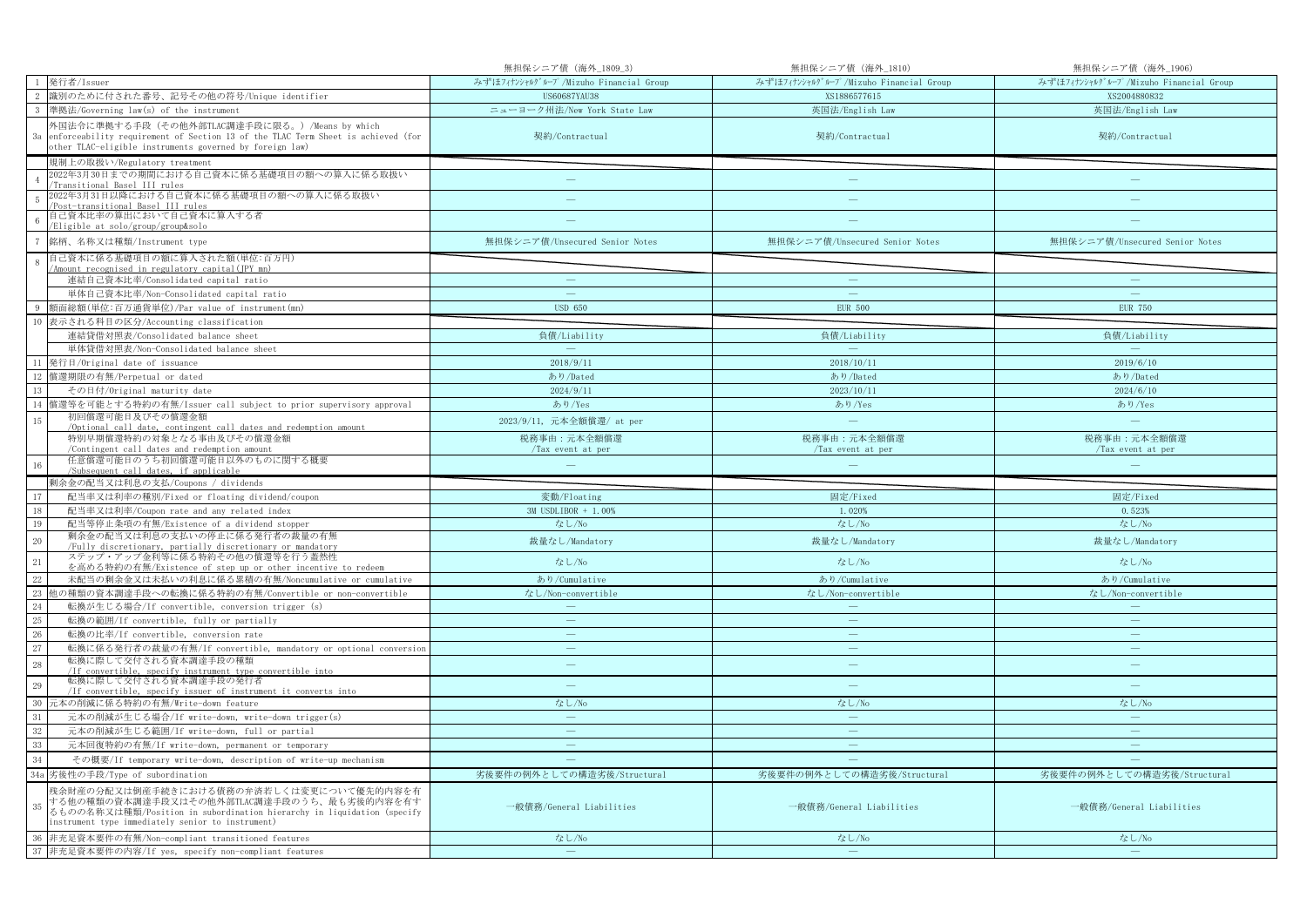|                 |                                                                                                                                                                                                                       | 無担保シニア債 (海外_1907_1)                   | 無担保シニア債 (海外_1907_2)                   | 無担保シニア債 (海外_1907_3)                   |
|-----------------|-----------------------------------------------------------------------------------------------------------------------------------------------------------------------------------------------------------------------|---------------------------------------|---------------------------------------|---------------------------------------|
|                 | 発行者/Issuer                                                                                                                                                                                                            | みずほフィナンシャルグループ/Mizuho Financial Group | みずほフィナンシャルグループ/Mizuho Financial Group | みずほフィナンシャルグループ/Mizuho Financial Group |
| 2               | 識別のために付された番号、記号その他の符号/Unique identifier                                                                                                                                                                               | US60687YAV11                          | US60687YAW93                          | US60687YAX76                          |
|                 | 準拠法/Governing law(s) of the instrument                                                                                                                                                                                | ニューヨーク州法/New York State Law           | ニューヨーク州法/New York State Law           | ニューヨーク州法/New York State Law           |
| 3a              | 外国法令に準拠する手段(その他外部TLAC調達手段に限る。)/Means by which<br>enforceability requirement of Section 13 of the TLAC Term Sheet is achieved (for<br>other TLAC-eligible instruments governed by foreign law)                         | 契約/Contractual                        | 契約/Contractual                        | 契約/Contractual                        |
|                 | 規制上の取扱い/Regulatory treatment                                                                                                                                                                                          |                                       |                                       |                                       |
|                 | 2022年3月30日までの期間における自己資本に係る基礎項目の額への算入に係る取扱い<br>Transitional Basel III rules                                                                                                                                            | $\overline{\phantom{m}}$              | $\overline{\phantom{0}}$              |                                       |
|                 | 2022年3月31日以降における自己資本に係る基礎項目の額への算入に係る取扱い<br>Post-transitional Basel III rules                                                                                                                                          |                                       |                                       |                                       |
|                 | 自己資本比率の算出において自己資本に算入する者<br>/Eligible at solo/group/group&solo                                                                                                                                                         |                                       |                                       |                                       |
|                 | 銘柄、名称又は種類/Instrument type                                                                                                                                                                                             | 無担保シニア債/Unsecured Senior Notes        | 無担保シニア債/Unsecured Senior Notes        | 無担保シニア債/Unsecured Senior Notes        |
|                 | 自己資本に係る基礎項目の額に算入された額(単位:百万円)<br>/Amount recognised in regulatory capital (JPY mn)                                                                                                                                     |                                       |                                       |                                       |
|                 | 連結自己資本比率/Consolidated capital ratio                                                                                                                                                                                   | $\overline{\phantom{m}}$              | $\overline{\phantom{m}}$              | $\qquad \qquad -$                     |
|                 | 単体自己資本比率/Non-Consolidated capital ratio                                                                                                                                                                               | $\sim$                                | <b>College</b>                        | ш.                                    |
|                 | 額面総額(単位:百万通貨単位)/Par value of instrument(mn)                                                                                                                                                                           | USD 1,000                             | <b>USD 500</b>                        | <b>USD 750</b>                        |
| 10              | 表示される科目の区分/Accounting classification                                                                                                                                                                                  |                                       |                                       |                                       |
|                 | 連結貸借対照表/Consolidated balance sheet                                                                                                                                                                                    | 負債/Liability                          | 負債/Liability                          | 負債/Liability                          |
|                 | 単体貸借対照表/Non-Consolidated balance sheet                                                                                                                                                                                |                                       |                                       |                                       |
| 11              | 発行日/Original date of issuance                                                                                                                                                                                         | 2019/7/16                             | 2019/7/16                             | 2019/7/16                             |
|                 | 12 償還期限の有無/Perpetual or dated                                                                                                                                                                                         | あり/Dated                              | あり/Dated                              | あり/Dated                              |
| <sup>13</sup>   | その日付/Original maturity date                                                                                                                                                                                           | 2023/7/16                             | 2025/7/16                             | 2030/7/16                             |
|                 | 14 償還等を可能とする特約の有無/Issuer call subject to prior supervisory approval                                                                                                                                                   | あり/Yes                                | あり/Yes                                | あり/Yes                                |
| 15              | 初回償還可能日及びその償還金額<br>/Optional call date, contingent call dates and redemption amount                                                                                                                                   | 2022/7/16, 元本全額償還/ at per             | 2024/7/16, 元本全額償還/ at per             | 2029/7/16, 元本全額償還/ at per             |
|                 | 特別早期償還特約の対象となる事由及びその償還金額                                                                                                                                                                                              | 税務事由:元本全額償還                           | 税務事由:元本全額償還                           | 税務事由:元本全額償還                           |
|                 | /Contingent call dates and redemption amount                                                                                                                                                                          | Tax event at per                      | /Tax event at per                     | /Tax event at per                     |
|                 | 任意償還可能日のうち初回償還可能日以外のものに関する概要                                                                                                                                                                                          |                                       |                                       |                                       |
| 16              | /Subsequent call dates, if applicable                                                                                                                                                                                 |                                       |                                       |                                       |
|                 | 剰余金の配当又は利息の支払/Coupons / dividends                                                                                                                                                                                     |                                       |                                       |                                       |
| 17              | 配当率又は利率の種別/Fixed or floating dividend/coupon                                                                                                                                                                          | 固定から変動/Fixed-to-Floating              | 固定から変動/Fixed-to-Floating              | 固定から変動/Fixed-to-Floating              |
| 18              | 配当率又は利率/Coupon rate and any related index                                                                                                                                                                             | 2.721%                                | 2.839%                                | 3.153%                                |
| 19              | 配当等停止条項の有無/Existence of a dividend stopper                                                                                                                                                                            | なし/No                                 | なし/No                                 | なし/No                                 |
| 20              | 剰余金の配当又は利息の支払いの停止に係る発行者の裁量の有無<br>/Fully discretionary, partially discretionary or mandatory                                                                                                                           | 裁量なし/Mandatory                        | 裁量なし/Mandatory                        | 裁量なし/Mandatory                        |
| $\overline{21}$ | ステップ・アップ金利等に係る特約その他の償還等を行う蓋然性                                                                                                                                                                                         | なし/No                                 | なし/No                                 | なし/No                                 |
| $22\,$          | を高める特約の有無/Existence of step up or other incentive to redeem<br>未配当の剰余金又は未払いの利息に係る累積の有無/Noncumulative or cumulative                                                                                                    | あり/Cumulative                         | あり/Cumulative                         | あり/Cumulative                         |
| $23\,$          | 他の種類の資本調達手段への転換に係る特約の有無/Convertible or non-convertible                                                                                                                                                                | なし/Non-convertible                    | なし/Non-convertible                    | なし/Non-convertible                    |
| 24              | 転換が生じる場合/If convertible, conversion trigger (s)                                                                                                                                                                       | $\sim$                                |                                       | $\sim$                                |
| 25              | 転換の範囲/If convertible, fully or partially                                                                                                                                                                              | $\overline{\phantom{a}}$              | $\overline{\phantom{m}}$              | $\overline{\phantom{m}}$              |
| 26              | 転換の比率/If convertible, conversion rate                                                                                                                                                                                 | $\overline{\phantom{a}}$              | L.                                    | Ц.                                    |
| 27              | 転換に係る発行者の裁量の有無/If convertible, mandatory or optional conversion                                                                                                                                                       | $\frac{1}{2}$                         | $\qquad \qquad -$                     | $\frac{1}{2}$                         |
| 28              | 転換に際して交付される資本調達手段の種類<br>/If convertible, specify instrument type convertible into                                                                                                                                     | $\frac{1}{2}$                         | $\equiv$                              | $\qquad \qquad -$                     |
| 29              | 転換に際して交付される資本調達手段の発行者<br>/If convertible, specify issuer of instrument it converts into                                                                                                                               | ц.                                    | ÷                                     | $\sim$                                |
| 30              | 元本の削減に係る特約の有無/Write-down feature                                                                                                                                                                                      | なし/No                                 | なし/No                                 | なし/No                                 |
| 31              | 元本の削減が生じる場合/If write-down, write-down trigger(s)                                                                                                                                                                      | $\hspace{0.1mm}-\hspace{0.1mm}$       | $\longrightarrow$                     | $\overline{\phantom{m}}$              |
| 32              | 元本の削減が生じる範囲/If write-down, full or partial                                                                                                                                                                            | ш.                                    | $\equiv$                              | ш.                                    |
| 33              | 元本回復特約の有無/If write-down, permanent or temporary                                                                                                                                                                       |                                       |                                       |                                       |
| 34              | その概要/If temporary write-down, description of write-up mechanism                                                                                                                                                       |                                       |                                       |                                       |
|                 | 34a 劣後性の手段/Type of subordination                                                                                                                                                                                      | 劣後要件の例外としての構造劣後/Structural            | 劣後要件の例外としての構造劣後/Structural            | 劣後要件の例外としての構造劣後/Structural            |
| 35              | 残余財産の分配又は倒産手続きにおける債務の弁済若しくは変更について優先的内容を有<br>する他の種類の資本調達手段又はその他外部TLAC調達手段のうち、最も劣後的内容を有す<br>るものの名称又は種類/Position in subordination hierarchy in liquidation (specify<br>instrument type immediately senior to instrument) | 一般債務/General Liabilities              | 一般債務/General Liabilities              | 一般債務/General Liabilities              |
|                 | 36 非充足資本要件の有無/Non-compliant transitioned features<br>37 非充足資本要件の内容/If yes, specify non-compliant features                                                                                                             | なし/No<br>$\sim$                       | なし/No<br>$\equiv$                     | なし/No<br>$\equiv$                     |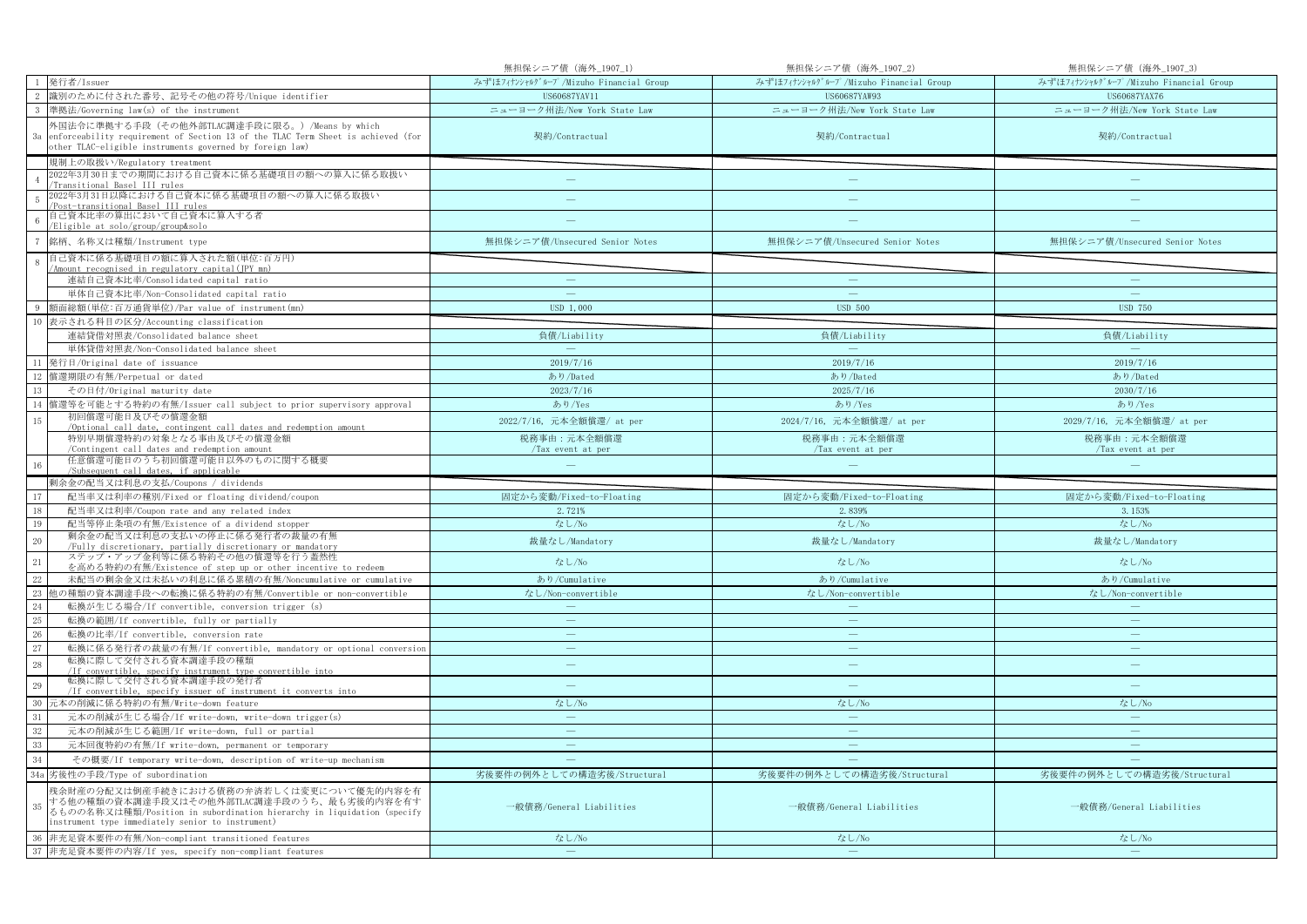|                 |                                                                                                                                                                                                                       | 無担保シニア債 (海外_1907_4)                   | 無担保シニア債 (海外_1909①_1)                  | 無担保シニア債 (海外_1909①_2)                  |
|-----------------|-----------------------------------------------------------------------------------------------------------------------------------------------------------------------------------------------------------------------|---------------------------------------|---------------------------------------|---------------------------------------|
|                 | 1 発行者/Issuer                                                                                                                                                                                                          | みずほフィナンシャルグループ/Mizuho Financial Group | みずほフィナンシャルグループ/Mizuho Financial Group | みずほフィナンシャルグループ/Mizuho Financial Group |
| 2               | 識別のために付された番号、記号その他の符号/Unique identifier                                                                                                                                                                               | US60687YAY59                          | XS2049630887                          | XS2049630028                          |
|                 | 準拠法/Governing law(s) of the instrument                                                                                                                                                                                | ニューヨーク州法/New York State Law           | 英国法/English Law                       | 英国法/English Law                       |
| 3a              | 外国法令に準拠する手段(その他外部TLAC調達手段に限る。)/Means by which<br>enforceability requirement of Section 13 of the TLAC Term Sheet is achieved (for<br>other TLAC-eligible instruments governed by foreign law)                         | 契約/Contractual                        | 契約/Contractual                        | 契約/Contractual                        |
|                 | 規制上の取扱い/Regulatory treatment                                                                                                                                                                                          |                                       |                                       |                                       |
|                 | 2022年3月30日までの期間における自己資本に係る基礎項目の額への算入に係る取扱い<br>Transitional Basel III rules                                                                                                                                            | $\frac{1}{2}$                         | $\overline{\phantom{0}}$              |                                       |
|                 | 2022年3月31日以降における自己資本に係る基礎項目の額への算入に係る取扱い<br>Post-transitional Basel III rules                                                                                                                                          |                                       |                                       |                                       |
|                 | 自己資本比率の算出において自己資本に算入する者<br>/Eligible at solo/group/group&solo                                                                                                                                                         |                                       |                                       |                                       |
|                 | 銘柄、名称又は種類/Instrument type                                                                                                                                                                                             | 無担保シニア債/Unsecured Senior Notes        | 無担保シニア債/Unsecured Senior Notes        | 無担保シニア債/Unsecured Senior Notes        |
|                 | 自己資本に係る基礎項目の額に算入された額(単位:百万円)<br>Amount recognised in regulatory capital (JPY mn)                                                                                                                                      |                                       |                                       |                                       |
|                 | 連結自己資本比率/Consolidated capital ratio                                                                                                                                                                                   | $\overline{\phantom{m}}$              | $\overline{\phantom{m}}$              | $\qquad \qquad -$                     |
|                 | 単体自己資本比率/Non-Consolidated capital ratio                                                                                                                                                                               | $\sim$                                | <b>College</b>                        | ш.                                    |
|                 | 額面総額(単位:百万通貨単位)/Par value of instrument(mn)                                                                                                                                                                           | <b>USD 500</b>                        | <b>EUR 500</b>                        | <b>EUR 500</b>                        |
| 10              | 表示される科目の区分/Accounting classification                                                                                                                                                                                  |                                       |                                       |                                       |
|                 | 連結貸借対照表/Consolidated balance sheet                                                                                                                                                                                    | 負債/Liability                          | 負債/Liability                          | 負債/Liability                          |
|                 | 単体貸借対照表/Non-Consolidated balance sheet                                                                                                                                                                                |                                       |                                       |                                       |
| 11              | 発行日/Original date of issuance                                                                                                                                                                                         | 2019/7/16                             | 2019/9/6                              | 2019/9/6                              |
|                 | 12 償還期限の有無/Perpetual or dated                                                                                                                                                                                         | あり/Dated                              | あり/Dated                              | あり/Dated                              |
| 13              | その日付/Original maturity date                                                                                                                                                                                           | 2023/7/16                             | 2024/9/6                              | 2029/9/6                              |
|                 | 14 償還等を可能とする特約の有無/Issuer call subject to prior supervisory approval                                                                                                                                                   | あり/Yes                                | あり/Yes                                | あり/Yes                                |
| 15              | 初回償還可能日及びその償還金額<br>/Optional call date, contingent call dates and redemption amount                                                                                                                                   | 2022/7/16, 元本全額償還/ at per             | $\equiv$                              | $\equiv$                              |
|                 | 特別早期償還特約の対象となる事由及びその償還金額                                                                                                                                                                                              | 税務事由:元本全額償還                           | 税務事由:元本全額償還                           | 税務事由:元本全額償還                           |
|                 | /Contingent call dates and redemption amount                                                                                                                                                                          | /Tax event at per                     | /Tax event at per                     | /Tax event at per                     |
|                 | 任意償還可能日のうち初回償還可能日以外のものに関する概要                                                                                                                                                                                          |                                       |                                       |                                       |
| 16              | /Subsequent call dates, if applicable                                                                                                                                                                                 |                                       |                                       |                                       |
|                 | 剰余金の配当又は利息の支払/Coupons / dividends                                                                                                                                                                                     |                                       |                                       |                                       |
| 17              | 配当率又は利率の種別/Fixed or floating dividend/coupon                                                                                                                                                                          | 変動/Floating                           | 固定/Fixed                              | 固定/Fixed                              |
| 18              | 配当率又は利率/Coupon rate and any related index                                                                                                                                                                             | 3M USDLIBOR + 0.84%                   | 0.118%                                | 0.402%                                |
| 19              | 配当等停止条項の有無/Existence of a dividend stopper                                                                                                                                                                            | なし/No                                 | なし/No                                 | なし/No                                 |
| 20              | 剰余金の配当又は利息の支払いの停止に係る発行者の裁量の有無<br>/Fully discretionary, partially discretionary or mandatory                                                                                                                           | 裁量なし/Mandatory                        | 裁量なし/Mandatory                        | 裁量なし/Mandatory                        |
| $\overline{21}$ | ステップ・アップ金利等に係る特約その他の償還等を行う蓋然性                                                                                                                                                                                         | なし/No                                 | なし/No                                 | なし/No                                 |
|                 | を高める特約の有無/Existence of step up or other incentive to redeem<br>未配当の剰余金又は未払いの利息に係る累積の有無/Noncumulative or cumulative                                                                                                    | あり/Cumulative                         | あり/Cumulative                         | あり/Cumulative                         |
| $22\,$<br>23    | 他の種類の資本調達手段への転換に係る特約の有無/Convertible or non-convertible                                                                                                                                                                | なし/Non-convertible                    | なし/Non-convertible                    | なし/Non-convertible                    |
| 24              | 転換が生じる場合/If convertible, conversion trigger (s)                                                                                                                                                                       | $\sim$                                |                                       | $\sim$                                |
| 25              | 転換の範囲/If convertible, fully or partially                                                                                                                                                                              | $\overline{\phantom{a}}$              | $\overline{\phantom{m}}$              | $\overline{\phantom{m}}$              |
| 26              | 転換の比率/If convertible, conversion rate                                                                                                                                                                                 | $\overline{\phantom{a}}$              | L.                                    | $\equiv$                              |
| 27              | 転換に係る発行者の裁量の有無/If convertible, mandatory or optional conversion                                                                                                                                                       | $\overline{\phantom{a}}$              | $\qquad \qquad -$                     | $\frac{1}{2}$                         |
| 28              | 転換に際して交付される資本調達手段の種類<br>/If convertible, specify instrument type convertible into                                                                                                                                     | $\frac{1}{2}$                         | $\equiv$                              | $\frac{1}{2}$                         |
| 29              | 転換に際して交付される資本調達手段の発行者<br>/If convertible, specify issuer of instrument it converts into                                                                                                                               | ц.                                    | ÷                                     | $\sim$                                |
| 30              | 元本の削減に係る特約の有無/Write-down feature                                                                                                                                                                                      | なし/No                                 | なし/No                                 | なし/No                                 |
| 31              | 元本の削減が生じる場合/If write-down, write-down trigger(s)                                                                                                                                                                      | $\hspace{0.1mm}-\hspace{0.1mm}$       | $\longrightarrow$                     | $\overline{\phantom{m}}$              |
| 32              | 元本の削減が生じる範囲/If write-down, full or partial                                                                                                                                                                            | ш.                                    | $\equiv$                              | ш.                                    |
| 33              | 元本回復特約の有無/If write-down, permanent or temporary                                                                                                                                                                       |                                       |                                       | 二                                     |
| 34              | その概要/If temporary write-down, description of write-up mechanism                                                                                                                                                       |                                       |                                       |                                       |
|                 | 34a 劣後性の手段/Type of subordination                                                                                                                                                                                      | 劣後要件の例外としての構造劣後/Structural            | 劣後要件の例外としての構造劣後/Structural            | 劣後要件の例外としての構造劣後/Structural            |
| 35              | 残余財産の分配又は倒産手続きにおける債務の弁済若しくは変更について優先的内容を有<br>する他の種類の資本調達手段又はその他外部TLAC調達手段のうち、最も劣後的内容を有す<br>るものの名称又は種類/Position in subordination hierarchy in liquidation (specify<br>instrument type immediately senior to instrument) | 一般債務/General Liabilities              | 一般債務/General Liabilities              | 一般債務/General Liabilities              |
|                 | 36 非充足資本要件の有無/Non-compliant transitioned features<br>37 非充足資本要件の内容/If yes, specify non-compliant features                                                                                                             | なし/No<br>$\sim$                       | なし/No<br>$\equiv$                     | なし/No<br>$\equiv$                     |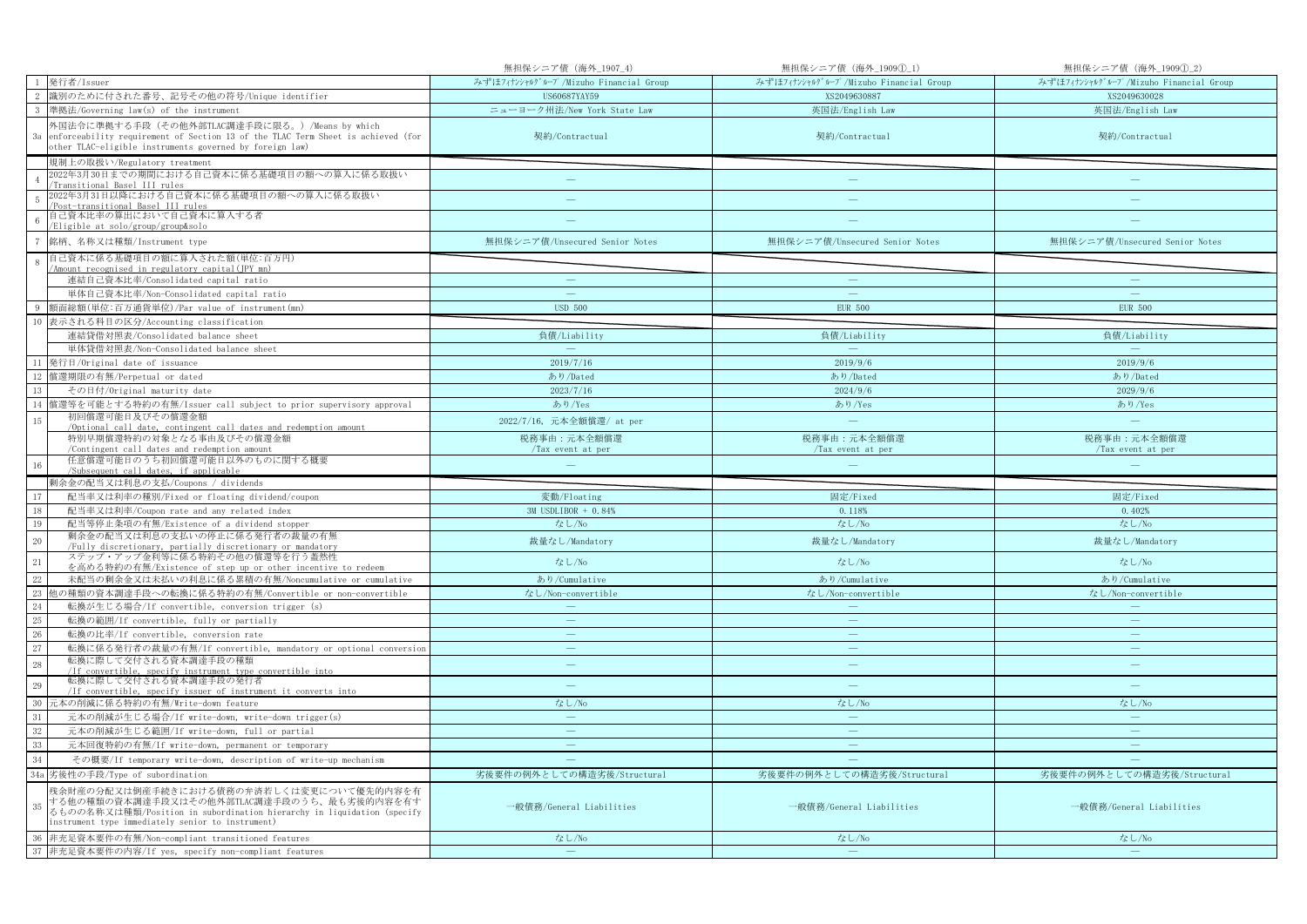|                 |                                                                                                                                                                                                                       | 無担保シニア債 (海外_19092)_1)                 | 無担保シニア債 (海外_190922)                   | 無担保シニア債 (海外_19092_3)                  |
|-----------------|-----------------------------------------------------------------------------------------------------------------------------------------------------------------------------------------------------------------------|---------------------------------------|---------------------------------------|---------------------------------------|
|                 | 1 発行者/Issuer                                                                                                                                                                                                          | みずほフィナンシャルグループ/Mizuho Financial Group | みずほフィナンシャルグループ/Mizuho Financial Group | みずほフィナンシャルグループ/Mizuho Financial Group |
| 2               | 識別のために付された番号、記号その他の符号/Unique identifier                                                                                                                                                                               | US60687YAZ25                          | US60687YBA64                          | US60687YBB48                          |
| -3              | 準拠法/Governing law(s) of the instrument                                                                                                                                                                                | ニューヨーク州法/New York State Law           | ニューヨーク州法/New York State Law           | ニューヨーク州法/New York State Law           |
|                 | 外国法令に準拠する手段(その他外部TLAC調達手段に限る。)/Means by which                                                                                                                                                                         |                                       |                                       |                                       |
| 3a              | enforceability requirement of Section 13 of the TLAC Term Sheet is achieved (for<br>other TLAC-eligible instruments governed by foreign law)                                                                          | 契約/Contractual                        | 契約/Contractual                        | 契約/Contractual                        |
|                 | 規制上の取扱い/Regulatory treatment                                                                                                                                                                                          |                                       |                                       |                                       |
|                 | 2022年3月30日までの期間における自己資本に係る基礎項目の額への算入に係る取扱い<br>Transitional Basel III rules                                                                                                                                            | $\overline{\phantom{a}}$              |                                       |                                       |
| -5              | 2022年3月31日以降における自己資本に係る基礎項目の額への算入に係る取扱い<br>Post-transitional Basel III rules                                                                                                                                          |                                       |                                       |                                       |
| $\mathbf{6}$    | 自己資本比率の算出において自己資本に算入する者<br>Eligible at solo/group/group&solo                                                                                                                                                          |                                       |                                       |                                       |
|                 | 銘柄、名称又は種類/Instrument type                                                                                                                                                                                             | 無担保シニア債/Unsecured Senior Notes        | 無担保シニア債/Unsecured Senior Notes        | 無担保シニア債/Unsecured Senior Notes        |
|                 | 自己資本に係る基礎項目の額に算入された額(単位:百万円)                                                                                                                                                                                          |                                       |                                       |                                       |
|                 | 'Amount recognised in regulatory capital(JPY mn)                                                                                                                                                                      |                                       |                                       |                                       |
|                 | 連結自己資本比率/Consolidated capital ratio                                                                                                                                                                                   |                                       | $\overline{\phantom{0}}$              | $\overline{\phantom{a}}$              |
|                 | 単体自己資本比率/Non-Consolidated capital ratio                                                                                                                                                                               |                                       |                                       |                                       |
|                 | 額面総額(単位:百万通貨単位)/Par value of instrument(mn)                                                                                                                                                                           | <b>USD 600</b>                        | <b>USD 500</b>                        | <b>USD 500</b>                        |
| 10              | 表示される科目の区分/Accounting classification                                                                                                                                                                                  |                                       |                                       |                                       |
|                 | 連結貸借対照表/Consolidated balance sheet                                                                                                                                                                                    | 負債/Liability                          | 負債/Liability                          | 負債/Liability                          |
|                 | 単体貸借対照表/Non-Consolidated balance sheet                                                                                                                                                                                |                                       |                                       |                                       |
| 11              | 発行日/Original date of issuance                                                                                                                                                                                         | 2019/9/13                             | 2019/9/13                             | 2019/9/13                             |
|                 | 12 償還期限の有無/Perpetual or dated                                                                                                                                                                                         | あり/Dated                              | あり/Dated                              | あり/Dated                              |
| 13              | その日付/Original maturity date                                                                                                                                                                                           | 2025/9/13                             | 2030/9/13                             | 2023/9/13                             |
|                 | 14 償還等を可能とする特約の有無/Issuer call subject to prior supervisory approval                                                                                                                                                   | あり/Yes                                | あり/Yes                                | あり/Yes                                |
| 15              | 初回償還可能日及びその償還金額                                                                                                                                                                                                       | 2024/9/13, 元本全額償還/ at per             | 2029/9/13, 元本全額償還/ at per             | 2022/9/13, 元本全額償還/ at per             |
|                 | /Optional call date, contingent call dates and redemption amount<br>特別早期償還特約の対象となる事由及びその償還金額                                                                                                                          | 税務事由:元本全額償還                           | 税務事由:元本全額償還                           | 税務事由:元本全額償還                           |
|                 | /Contingent call dates and redemption amount                                                                                                                                                                          | /Tax event at per                     | $\sqrt{T}$ ax event at per            | /Tax event at per                     |
|                 | 任意償還可能日のうち初回償還可能日以外のものに関する概要                                                                                                                                                                                          |                                       |                                       |                                       |
| $16\,$          |                                                                                                                                                                                                                       |                                       |                                       |                                       |
|                 | Subsequent call dates, if applicable                                                                                                                                                                                  |                                       |                                       |                                       |
| 17              | 剰余金の配当又は利息の支払/Coupons / dividends<br>配当率又は利率の種別/Fixed or floating dividend/coupon                                                                                                                                     |                                       |                                       | 変動/Floating                           |
| 18              | 配当率又は利率/Coupon rate and any related index                                                                                                                                                                             | 固定から変動/Fixed-to-Floating<br>2.555%    | 固定から変動/Fixed-to-Floating<br>2.869%    | 3M USDLIBOR + 0.85%                   |
| 19              | 配当等停止条項の有無/Existence of a dividend stopper                                                                                                                                                                            | なし/No                                 | なし/No                                 | なし/No                                 |
| 20              | 剰余金の配当又は利息の支払いの停止に係る発行者の裁量の有無                                                                                                                                                                                         | 裁量なし/Mandatory                        | 裁量なし/Mandatory                        | 裁量なし/Mandatory                        |
|                 | /Fully discretionary, partially discretionary or mandatory<br>ステップ・アップ金利等に係る特約その他の償還等を行う蓋然性                                                                                                                           | なし/No                                 | なし/No                                 | なし/No                                 |
| $\frac{1}{21}$  | を高める特約の有無/Existence of step up or other incentive to redeem                                                                                                                                                           |                                       |                                       |                                       |
|                 | 未配当の剰余金又は未払いの利息に係る累積の有無/Noncumulative or cumulative                                                                                                                                                                   | あり/Cumulative                         | あり/Cumulative                         | あり/Cumulative                         |
| $\frac{22}{23}$ | 他の種類の資本調達手段への転換に係る特約の有無/Convertible or non-convertible                                                                                                                                                                | なし/Non-convertible<br>$\frac{1}{2}$   | なし/Non-convertible<br>$\equiv$        | なし/Non-convertible<br>$\equiv$        |
| 24              | 転換が生じる場合/If convertible, conversion trigger (s)                                                                                                                                                                       | $\overline{\phantom{a}}$              | $\overline{\phantom{m}}$              | $\overline{\phantom{m}}$              |
| 25              | 転換の範囲/If convertible, fully or partially                                                                                                                                                                              | $\sim$                                | $\sim$                                | ц.                                    |
| 26              | 転換の比率/If convertible, conversion rate                                                                                                                                                                                 | $\frac{1}{2}$                         | $\frac{1}{2}$                         | $\frac{1}{2}$                         |
| 27              | 転換に係る発行者の裁量の有無/If convertible, mandatory or optional conversion<br>転換に際して交付される資本調達手段の種類                                                                                                                               |                                       |                                       |                                       |
| 28              | /If convertible, specify instrument type convertible into                                                                                                                                                             | $\equiv$                              | $\equiv$                              | $\qquad \qquad -$                     |
| 29              | 転換に際して交付される資本調達手段の発行者<br>/If convertible, specify issuer of instrument it converts into                                                                                                                               | $\equiv$                              | ÷                                     |                                       |
| 30              | 元本の削減に係る特約の有無/Write-down feature                                                                                                                                                                                      | なし/No                                 | なし/No                                 | なし/No                                 |
| 31              | 元本の削減が生じる場合/If write-down, write-down trigger(s)                                                                                                                                                                      | $\overline{\phantom{m}}$              | $\overline{\phantom{a}}$              | $\overline{\phantom{m}}$              |
| 32              | 元本の削減が生じる範囲/If write-down, full or partial                                                                                                                                                                            |                                       | ш.                                    | ц.                                    |
| 33              | 元本回復特約の有無/If write-down, permanent or temporary                                                                                                                                                                       |                                       |                                       |                                       |
| 34              | その概要/If temporary write-down, description of write-up mechanism                                                                                                                                                       |                                       |                                       |                                       |
|                 | 34a 劣後性の手段/Type of subordination                                                                                                                                                                                      | 劣後要件の例外としての構造劣後/Structural            | 劣後要件の例外としての構造劣後/Structural            | 劣後要件の例外としての構造劣後/Structural            |
| 35              | 残余財産の分配又は倒産手続きにおける債務の弁済若しくは変更について優先的内容を有<br>する他の種類の資本調達手段又はその他外部TLAC調達手段のうち、最も劣後的内容を有す<br>るものの名称又は種類/Position in subordination hierarchy in liquidation (specify<br>instrument type immediately senior to instrument) | 一般債務/General Liabilities              | 一般債務/General Liabilities              | 一般債務/General Liabilities              |
|                 | 36 非充足資本要件の有無/Non-compliant transitioned features<br>37 非充足資本要件の内容/If yes, specify non-compliant features                                                                                                             | なし/No<br>$\sim$                       | なし/No<br>$\sim$                       | なし/No<br>$\equiv$                     |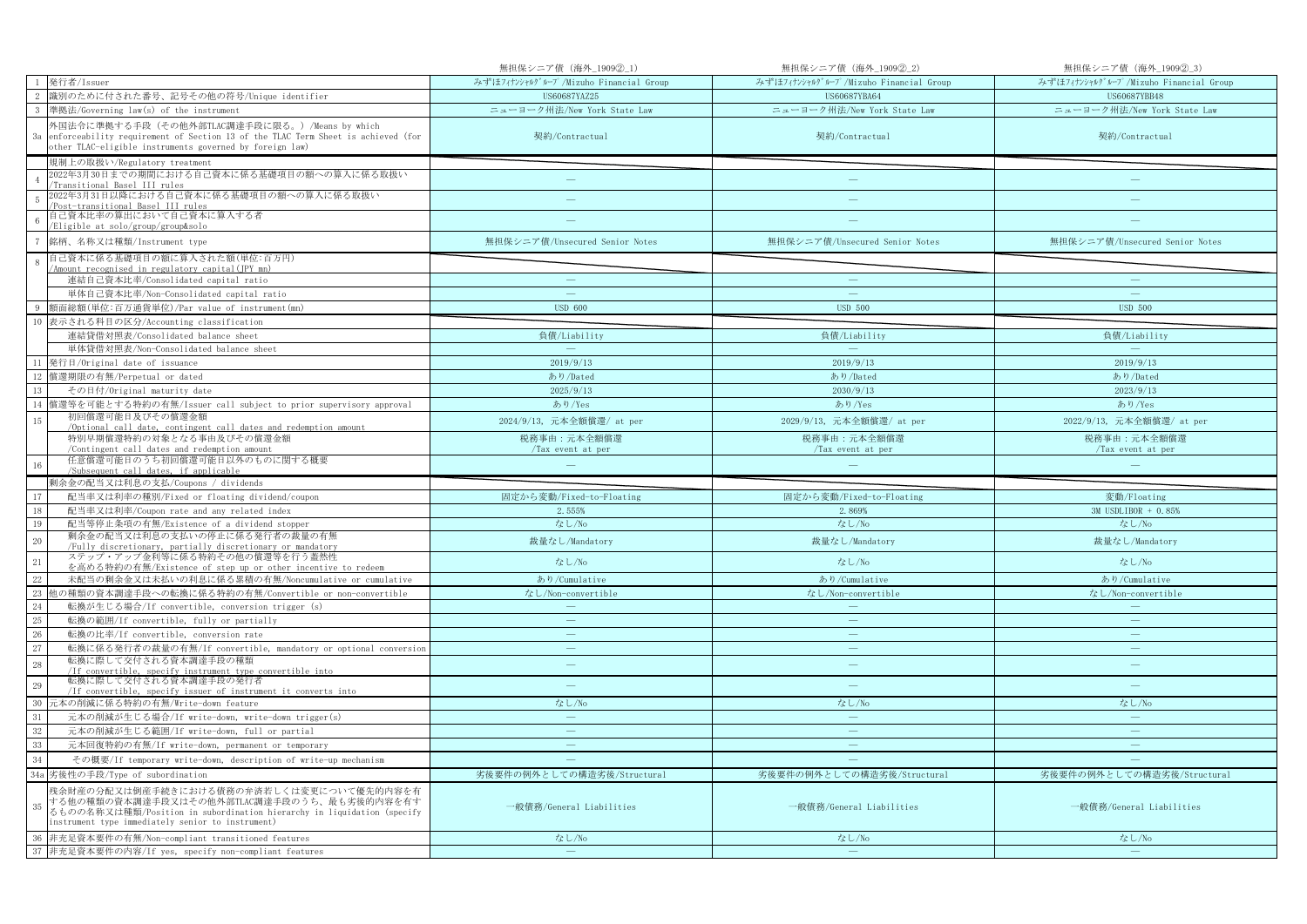|                 |                                                                                                                                                                                                                       | 無担保シニア債 (海外_2001)                     | 無担保シニア債 (海外_2002_1)                   | 無担保シニア債 (海外_2002_2)                   |
|-----------------|-----------------------------------------------------------------------------------------------------------------------------------------------------------------------------------------------------------------------|---------------------------------------|---------------------------------------|---------------------------------------|
|                 | 発行者/Issuer                                                                                                                                                                                                            | みずほフィナンシャルグループ/Mizuho Financial Group | みずほフィナンシャルグループ/Mizuho Financial Group | みずほフィナンシャルグループ/Mizuho Financial Group |
|                 | 識別のために付された番号、記号その他の符号/Unique identifier                                                                                                                                                                               | XS2098350965                          | US60687YBD04                          | US60687YBE86                          |
|                 | 準拠法/Governing law(s) of the instrument                                                                                                                                                                                | 英国法/English Law                       | ニューヨーク州法/New York State Law           | ニューヨーク州法/New York State Law           |
| 3a              | 外国法令に準拠する手段(その他外部TLAC調達手段に限る。)/Means by which<br>enforceability requirement of Section 13 of the TLAC Term Sheet is achieved (for<br>other TLAC-eligible instruments governed by foreign law)                         | 契約/Contractual                        | 契約/Contractual                        | 契約/Contractual                        |
|                 | 規制上の取扱い/Regulatory treatment                                                                                                                                                                                          |                                       |                                       |                                       |
|                 | 2022年3月30日までの期間における自己資本に係る基礎項目の額への算入に係る取扱い<br>Transitional Basel III rules                                                                                                                                            | $\frac{1}{2}$                         |                                       |                                       |
|                 | 2022年3月31日以降における自己資本に係る基礎項目の額への算入に係る取扱い<br>Post-transitional Basel III rules                                                                                                                                          |                                       |                                       |                                       |
|                 | 自己資本比率の算出において自己資本に算入する者<br>/Eligible at solo/group/group&solo                                                                                                                                                         |                                       |                                       |                                       |
|                 | 銘柄、名称又は種類/Instrument type                                                                                                                                                                                             | 無担保シニア債/Unsecured Senior Notes        | 無担保シニア債/Unsecured Senior Notes        | 無担保シニア債/Unsecured Senior Notes        |
|                 | 自己資本に係る基礎項目の額に算入された額(単位:百万円)<br>Amount recognised in regulatory capital (JPY mn)                                                                                                                                      |                                       |                                       |                                       |
|                 | 連結自己資本比率/Consolidated capital ratio                                                                                                                                                                                   |                                       |                                       |                                       |
|                 | 単体自己資本比率/Non-Consolidated capital ratio                                                                                                                                                                               | $\sim$                                | $\sim$                                |                                       |
|                 | 9 額面総額(単位:百万通貨単位)/Par value of instrument(mn)                                                                                                                                                                         | <b>EUR 750</b>                        | <b>USD 750</b>                        | <b>USD 500</b>                        |
|                 | 表示される科目の区分/Accounting classification                                                                                                                                                                                  |                                       |                                       |                                       |
|                 | 連結貸借対照表/Consolidated balance sheet                                                                                                                                                                                    | 負債/Liability                          | 負債/Liability                          | 負債/Liability                          |
|                 | 単体貸借対照表/Non-Consolidated balance sheet                                                                                                                                                                                |                                       |                                       |                                       |
| 11              | 発行日/Original date of issuance                                                                                                                                                                                         | 2020/1/14                             | 2020/2/25                             | 2020/2/25                             |
| 12              | 償還期限の有無/Perpetual or dated                                                                                                                                                                                            | あり/Dated                              | あり/Dated                              | あり/Dated                              |
| 13              | その日付/Original maturity date                                                                                                                                                                                           | 2030/4/15                             | 2026/5/25                             | 2031/5/25                             |
|                 | 14 償還等を可能とする特約の有無/Issuer call subject to prior supervisory approval                                                                                                                                                   | あり/Yes                                | あり/Yes                                | あり/Yes                                |
| 15              | 初回償還可能日及びその償還金額<br>/Optional call date, contingent call dates and redemption amount                                                                                                                                   | $\equiv$                              | 2025/5/25, 元本全額償還/ at per             | 2030/5/25, 元本全額償還/ at per             |
|                 | 特別早期償還特約の対象となる事由及びその償還金額                                                                                                                                                                                              | 税務事由:元本全額償還                           | 税務事由:元本全額償還                           | 税務事由:元本全額償還                           |
|                 | /Contingent call dates and redemption amount                                                                                                                                                                          | /Tax event at per                     | /Tax event at per                     | /Tax event at per                     |
|                 | 任意償還可能日のうち初回償還可能日以外のものに関する概要                                                                                                                                                                                          | سن                                    |                                       |                                       |
| 16              | /Subsequent call dates, if applicable                                                                                                                                                                                 |                                       |                                       |                                       |
|                 | 剰余金の配当又は利息の支払/Coupons / dividends                                                                                                                                                                                     |                                       |                                       |                                       |
| 17              | 配当率又は利率の種別/Fixed or floating dividend/coupon                                                                                                                                                                          | 固定/Fixed                              | 固定から変動/Fixed-to-Floating              | 固定から変動/Fixed-to-Floating              |
| 18              | 配当率又は利率/Coupon rate and any related index                                                                                                                                                                             | 0.797%                                | 2.226%                                | 2.591%                                |
| 19              | 配当等停止条項の有無/Existence of a dividend stopper                                                                                                                                                                            | なし/No                                 | なし/No                                 | なし/No                                 |
| 20              | 剰余金の配当又は利息の支払いの停止に係る発行者の裁量の有無<br>/Fully discretionary, partially discretionary or mandatory                                                                                                                           | 裁量なし/Mandatory                        | 裁量なし/Mandatory                        | 裁量なし/Mandatory                        |
| $\overline{21}$ | ステップ・アップ金利等に係る特約その他の償還等を行う蓋然性<br>を高める特約の有無/Existence of step up or other incentive to redeem                                                                                                                          | なし/No                                 | なし/No                                 | なし/No                                 |
| 22              | 未配当の剰余金又は未払いの利息に係る累積の有無/Noncumulative or cumulative                                                                                                                                                                   | あり/Cumulative                         | あり/Cumulative                         | あり/Cumulative                         |
| 23              | 他の種類の資本調達手段への転換に係る特約の有無/Convertible or non-convertible                                                                                                                                                                | なし/Non-convertible                    | なし/Non-convertible                    | なし/Non-convertible                    |
| 24              | 転換が生じる場合/If convertible, conversion trigger (s)                                                                                                                                                                       | $\overline{\phantom{a}}$              | ÷.                                    | $\overline{\phantom{a}}$              |
| 25              | 転換の範囲/If convertible, fully or partially                                                                                                                                                                              | $\hspace{0.1mm}-\hspace{0.1mm}$       | $\equiv$                              | $\equiv$                              |
| 26              | 転換の比率/If convertible, conversion rate                                                                                                                                                                                 | ш.                                    | <u>—</u>                              | ш.                                    |
| 27<br>28        | 転換に係る発行者の裁量の有無/If convertible, mandatory or optional conversion<br>転換に際して交付される資本調達手段の種類                                                                                                                               | $\frac{1}{2}$                         | $\frac{1}{2}$                         | $\frac{1}{2}$                         |
| 29              | /If convertible, specify instrument type convertible into<br>転換に際して交付される資本調達手段の発行者                                                                                                                                    | ц.                                    | ш.                                    | $\sim$                                |
| -30             | /If convertible, specify issuer of instrument it converts into                                                                                                                                                        |                                       |                                       |                                       |
| 31              | 元本の削減に係る特約の有無/Write-down feature<br>元本の削減が生じる場合/If write-down, write-down trigger(s)                                                                                                                                  | なし/No<br>$\overline{\phantom{a}}$     | なし/No<br>$\sim$                       | なし/No<br>$\overline{\phantom{m}}$     |
| 32              | 元本の削減が生じる範囲/If write-down, full or partial                                                                                                                                                                            | $\equiv$                              | $\equiv$                              | $\sim$                                |
| 33              | 元本回復特約の有無/If write-down, permanent or temporary                                                                                                                                                                       |                                       |                                       | $\equiv$                              |
| 34              | その概要/If temporary write-down, description of write-up mechanism                                                                                                                                                       |                                       |                                       |                                       |
|                 | 34a 劣後性の手段/Type of subordination                                                                                                                                                                                      | 劣後要件の例外としての構造劣後/Structural            | 劣後要件の例外としての構造劣後/Structural            | 劣後要件の例外としての構造劣後/Structural            |
| 35              | 残余財産の分配又は倒産手続きにおける債務の弁済若しくは変更について優先的内容を有<br>する他の種類の資本調達手段又はその他外部TLAC調達手段のうち、最も劣後的内容を有す<br>るものの名称又は種類/Position in subordination hierarchy in liquidation (specify<br>instrument type immediately senior to instrument) | 一般債務/General Liabilities              | 一般債務/General Liabilities              | 一般債務/General Liabilities              |
|                 | 36 非充足資本要件の有無/Non-compliant transitioned features<br>37 非充足資本要件の内容/If yes, specify non-compliant features                                                                                                             | なし/No<br>$\sim$                       | なし/No<br>$\equiv$                     | なし/No<br>$\equiv$                     |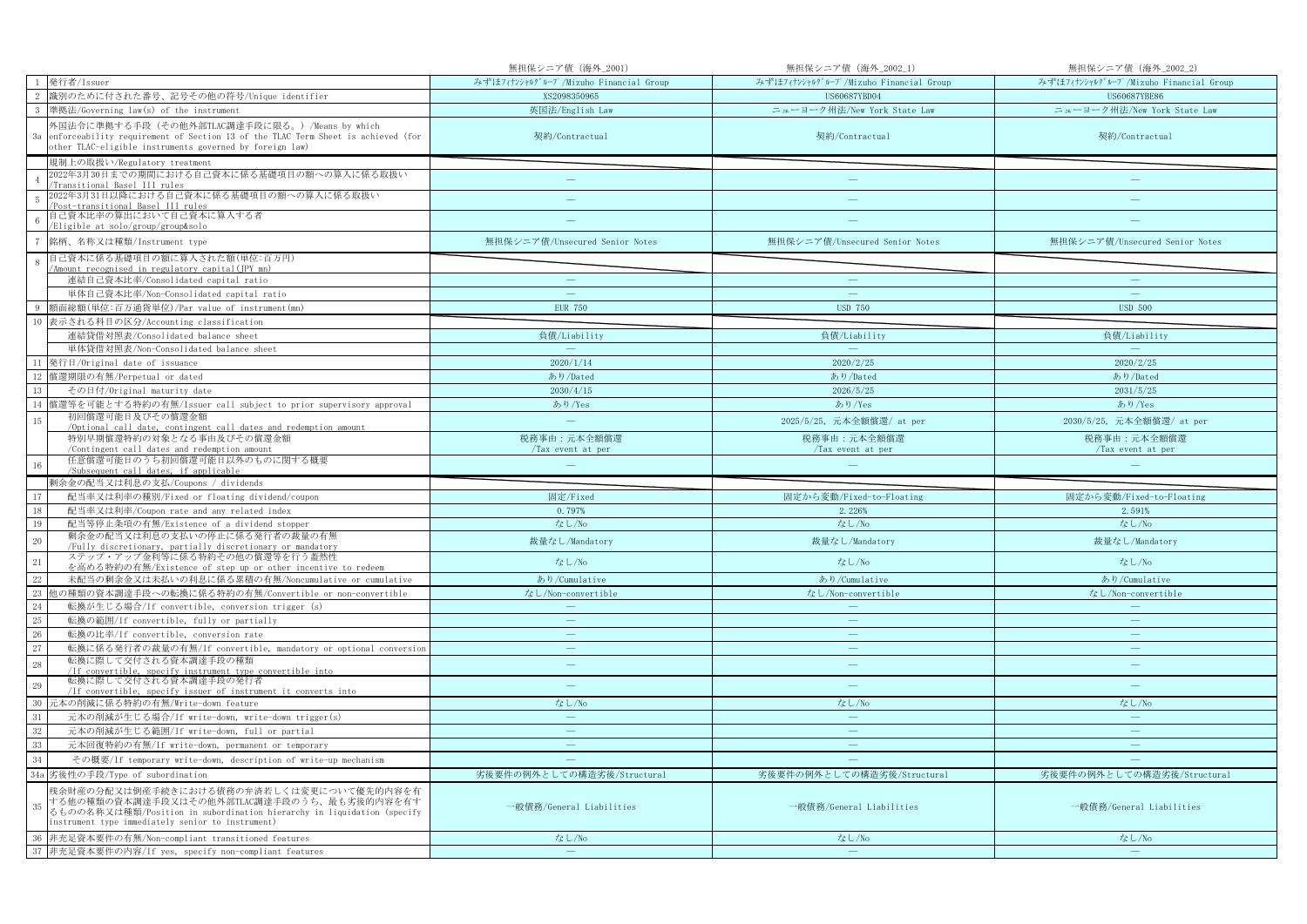|                 |                                                                                                                                                                                                                       | 無担保シニア債 (海外_2002_3)                   | 無担保シニア債 (海外_2007_1)                   | 無担保シニア債 (海外_2007_2)                   |
|-----------------|-----------------------------------------------------------------------------------------------------------------------------------------------------------------------------------------------------------------------|---------------------------------------|---------------------------------------|---------------------------------------|
|                 | 発行者/Issuer                                                                                                                                                                                                            | みずほフィナンシャルグループ/Mizuho Financial Group | みずほフィナンシャルグループ/Mizuho Financial Group | みずほフィナンシャルグループ/Mizuho Financial Group |
| 2               | 識別のために付された番号、記号その他の符号/Unique identifier                                                                                                                                                                               | US60687YBC21                          | US60687YBF51                          | US60687YBH18                          |
|                 | 準拠法/Governing law(s) of the instrument                                                                                                                                                                                | ニューヨーク州法/New York State Law           | ニューヨーク州法/New York State Law           | ニューヨーク州法/New York State Law           |
| 3a              | 外国法令に準拠する手段(その他外部TLAC調達手段に限る。)/Means by which<br>enforceability requirement of Section 13 of the TLAC Term Sheet is achieved (for<br>other TLAC-eligible instruments governed by foreign law)                         | 契約/Contractual                        | 契約/Contractual                        | 契約/Contractual                        |
|                 | 規制上の取扱い/Regulatory treatment                                                                                                                                                                                          |                                       |                                       |                                       |
|                 | 2022年3月30日までの期間における自己資本に係る基礎項目の額への算入に係る取扱い<br>Transitional Basel III rules                                                                                                                                            | $\frac{1}{2}$                         | $\overline{\phantom{0}}$              |                                       |
|                 | 2022年3月31日以降における自己資本に係る基礎項目の額への算入に係る取扱い<br>Post-transitional Basel III rules                                                                                                                                          |                                       |                                       |                                       |
|                 | 自己資本比率の算出において自己資本に算入する者<br>/Eligible at solo/group/group&solo                                                                                                                                                         |                                       |                                       |                                       |
|                 | 銘柄、名称又は種類/Instrument type                                                                                                                                                                                             | 無担保シニア債/Unsecured Senior Notes        | 無担保シニア債/Unsecured Senior Notes        | 無担保シニア債/Unsecured Senior Notes        |
|                 | 自己資本に係る基礎項目の額に算入された額(単位:百万円)<br>Amount recognised in regulatory capital (JPY mn)                                                                                                                                      |                                       |                                       |                                       |
|                 | 連結自己資本比率/Consolidated capital ratio                                                                                                                                                                                   | $\overline{\phantom{m}}$              | $\overline{\phantom{m}}$              | $\qquad \qquad -$                     |
|                 | 単体自己資本比率/Non-Consolidated capital ratio                                                                                                                                                                               | $\sim$                                | <b>College</b>                        | ш.                                    |
|                 | 額面総額(単位:百万通貨単位)/Par value of instrument(mn)                                                                                                                                                                           | USD 1,100                             | USD 1, 100                            | USD 1,000                             |
| 10              | 表示される科目の区分/Accounting classification                                                                                                                                                                                  |                                       |                                       |                                       |
|                 | 連結貸借対照表/Consolidated balance sheet                                                                                                                                                                                    | 負債/Liability                          | 負債/Liability                          | 負債/Liability                          |
|                 | 単体貸借対照表/Non-Consolidated balance sheet                                                                                                                                                                                |                                       |                                       |                                       |
| 11              | 発行日/Original date of issuance                                                                                                                                                                                         | 2020/2/25                             | 2020/7/10                             | 2020/7/10                             |
|                 | 12 償還期限の有無/Perpetual or dated                                                                                                                                                                                         | あり/Dated                              | あり/Dated                              | あり/Dated                              |
| <sup>13</sup>   | その日付/Original maturity date                                                                                                                                                                                           | 2024/5/25                             | 2024/7/10                             | 2031/7/10                             |
|                 | 14 償還等を可能とする特約の有無/Issuer call subject to prior supervisory approval                                                                                                                                                   | あり/Yes                                | あり/Yes                                | あり/Yes                                |
| 15              | 初回償還可能日及びその償還金額<br>/Optional call date, contingent call dates and redemption amount                                                                                                                                   | 2023/5/25, 元本全額償還/ at per             | 2023/7/10, 元本全額償還/ at per             | 2030/7/10, 元本全額償還/ at per             |
|                 | 特別早期償還特約の対象となる事由及びその償還金額                                                                                                                                                                                              | 税務事由:元本全額償還                           | 税務事由:元本全額償還                           | 税務事由:元本全額償還                           |
|                 | /Contingent call dates and redemption amount                                                                                                                                                                          | /Tax event at per                     | /Tax event at per                     | /Tax event at per                     |
|                 | 任意償還可能日のうち初回償還可能日以外のものに関する概要                                                                                                                                                                                          |                                       |                                       |                                       |
| 16              | /Subsequent call dates, if applicable                                                                                                                                                                                 |                                       |                                       |                                       |
|                 | 剰余金の配当又は利息の支払/Coupons / dividends                                                                                                                                                                                     |                                       |                                       |                                       |
| 17              | 配当率又は利率の種別/Fixed or floating dividend/coupon                                                                                                                                                                          | 変動/Floating                           | 固定から変動/Fixed-to-Floating              | 固定から変動/Fixed-to-Floating              |
| 18              | 配当率又は利率/Coupon rate and any related index                                                                                                                                                                             | 3M USDLIBOR + 0.63%                   | 1.241%                                | 2.201%                                |
| 19              | 配当等停止条項の有無/Existence of a dividend stopper                                                                                                                                                                            | なし/No                                 | なし/No                                 | なし/No                                 |
| 20              | 剰余金の配当又は利息の支払いの停止に係る発行者の裁量の有無<br>/Fully discretionary, partially discretionary or mandatory                                                                                                                           | 裁量なし/Mandatory                        | 裁量なし/Mandatory                        | 裁量なし/Mandatory                        |
| $\overline{21}$ | ステップ・アップ金利等に係る特約その他の償還等を行う蓋然性                                                                                                                                                                                         | なし/No                                 | なし/No                                 | なし/No                                 |
|                 | を高める特約の有無/Existence of step up or other incentive to redeem<br>未配当の剰余金又は未払いの利息に係る累積の有無/Noncumulative or cumulative                                                                                                    | あり/Cumulative                         | あり/Cumulative                         | あり/Cumulative                         |
| $22\,$          | 他の種類の資本調達手段への転換に係る特約の有無/Convertible or non-convertible                                                                                                                                                                | なし/Non-convertible                    | なし/Non-convertible                    | なし/Non-convertible                    |
| $23\,$<br>24    | 転換が生じる場合/If convertible, conversion trigger (s)                                                                                                                                                                       | $\sim$                                |                                       | $\sim$                                |
| 25              | 転換の範囲/If convertible, fully or partially                                                                                                                                                                              | $\overline{\phantom{a}}$              | $\overline{\phantom{m}}$              | $\overline{\phantom{m}}$              |
| 26              | 転換の比率/If convertible, conversion rate                                                                                                                                                                                 | $\overline{\phantom{a}}$              | L.                                    | Ц.                                    |
| 27              | 転換に係る発行者の裁量の有無/If convertible, mandatory or optional conversion                                                                                                                                                       | $\frac{1}{2}$                         | $\qquad \qquad -$                     | $\frac{1}{2}$                         |
| 28              | 転換に際して交付される資本調達手段の種類<br>/If convertible, specify instrument type convertible into                                                                                                                                     | $\frac{1}{2}$                         | $\equiv$                              | $\qquad \qquad -$                     |
| 29              | 転換に際して交付される資本調達手段の発行者<br>/If convertible, specify issuer of instrument it converts into                                                                                                                               | ц.                                    | ÷                                     | $\sim$                                |
| 30              | 元本の削減に係る特約の有無/Write-down feature                                                                                                                                                                                      | なし/No                                 | なし/No                                 | なし/No                                 |
| 31              | 元本の削減が生じる場合/If write-down, write-down trigger(s)                                                                                                                                                                      | $\hspace{0.1mm}-\hspace{0.1mm}$       | $\longrightarrow$                     | $\overline{\phantom{m}}$              |
| 32              | 元本の削減が生じる範囲/If write-down, full or partial                                                                                                                                                                            | ш.                                    | $\equiv$                              | ш.                                    |
| 33              | 元本回復特約の有無/If write-down, permanent or temporary                                                                                                                                                                       |                                       |                                       |                                       |
| 34              | その概要/If temporary write-down, description of write-up mechanism                                                                                                                                                       |                                       |                                       |                                       |
|                 | 34a 劣後性の手段/Type of subordination                                                                                                                                                                                      | 劣後要件の例外としての構造劣後/Structural            | 劣後要件の例外としての構造劣後/Structural            | 劣後要件の例外としての構造劣後/Structural            |
| 35              | 残余財産の分配又は倒産手続きにおける債務の弁済若しくは変更について優先的内容を有<br>する他の種類の資本調達手段又はその他外部TLAC調達手段のうち、最も劣後的内容を有す<br>るものの名称又は種類/Position in subordination hierarchy in liquidation (specify<br>instrument type immediately senior to instrument) | 一般債務/General Liabilities              | 一般債務/General Liabilities              | 一般債務/General Liabilities              |
|                 | 36 非充足資本要件の有無/Non-compliant transitioned features<br>37 非充足資本要件の内容/If yes, specify non-compliant features                                                                                                             | なし/No<br>$\sim$                       | なし/No<br>$\equiv$                     | なし/No<br>$\equiv$                     |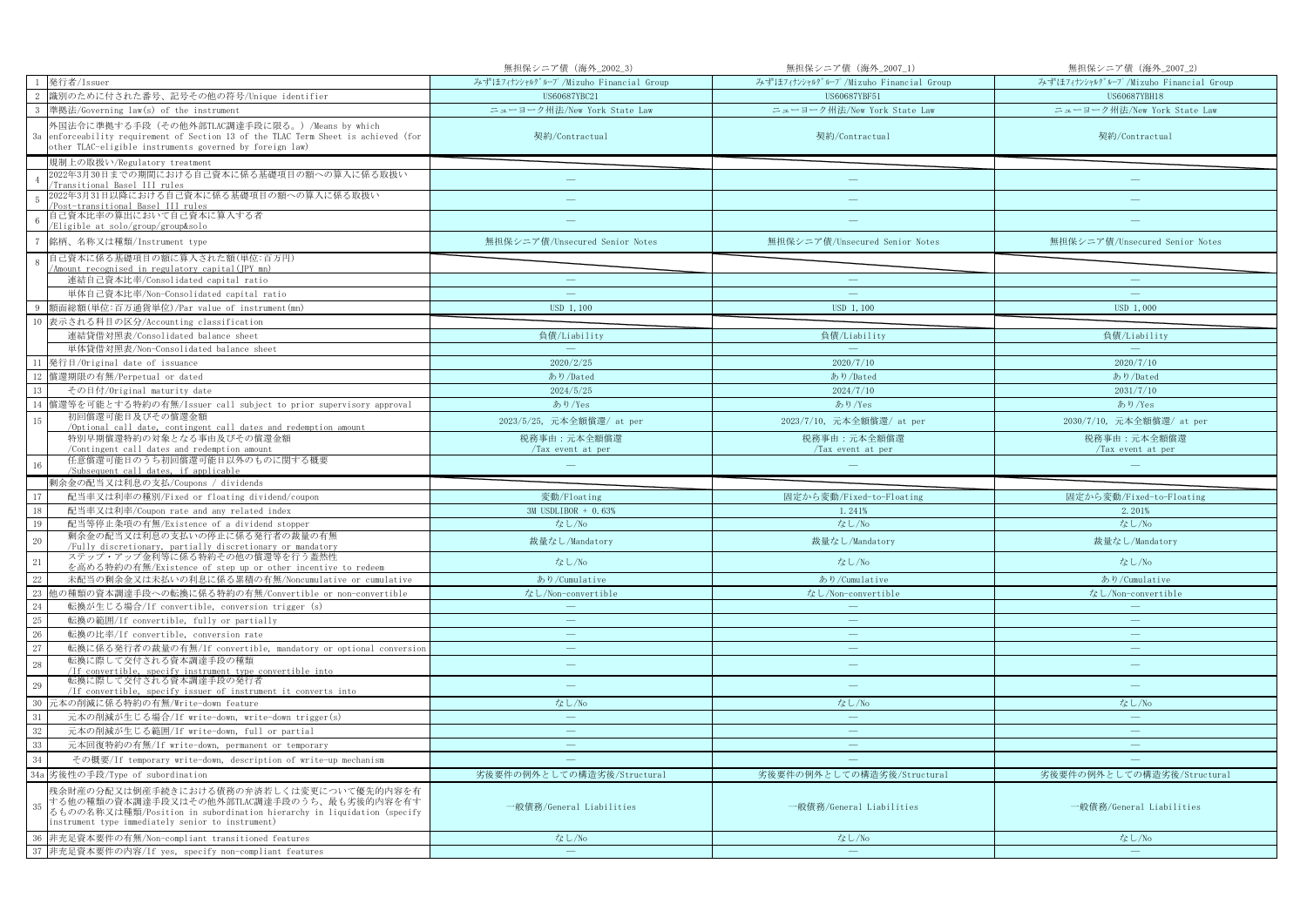|                       |                                                                                                                      | 無担保シニア債 (海外_2007_3)                   | 無担保シニア債 (海外_2009_1)                   | 無担保シニア債 (海外_2009_2)                   |
|-----------------------|----------------------------------------------------------------------------------------------------------------------|---------------------------------------|---------------------------------------|---------------------------------------|
|                       | 発行者/Issuer                                                                                                           | みずほフィナンシャルグループ/Mizuho Financial Group | みずほフィナンシャルグループ/Mizuho Financial Group | みずほフィナンシャルグループ/Mizuho Financial Group |
| -2                    | 識別のために付された番号、記号その他の符号/Unique identifier                                                                              | US60687YBG35                          | US60687YBJ73                          | US60687YBL20                          |
|                       | 準拠法/Governing law(s) of the instrument                                                                               | ニューヨーク州法/New York State Law           | ニューヨーク州法/New York State Law           | ニューヨーク州法/New York State Law           |
|                       | 外国法令に準拠する手段(その他外部TLAC調達手段に限る。)/Means by which                                                                        |                                       |                                       |                                       |
| 3a                    | enforceability requirement of Section 13 of the TLAC Term Sheet is achieved (for                                     | 契約/Contractual                        | 契約/Contractual                        | 契約/Contractual                        |
|                       | other TLAC-eligible instruments governed by foreign law)                                                             |                                       |                                       |                                       |
|                       | 規制上の取扱い/Regulatory treatment                                                                                         |                                       |                                       |                                       |
|                       | 2022年3月30日までの期間における自己資本に係る基礎項目の額への算入に係る取扱い                                                                           | $\frac{1}{2}$                         |                                       |                                       |
|                       | Transitional Basel III rules<br>2022年3月31日以降における自己資本に係る基礎項目の額への算入に係る取扱い                                              |                                       |                                       |                                       |
| $\overline{5}$        | Post-transitional Basel III rules                                                                                    |                                       | ÷                                     |                                       |
|                       | 自己資本比率の算出において自己資本に算入する者                                                                                              |                                       |                                       |                                       |
|                       | /Eligible at solo/group/group&solo                                                                                   |                                       |                                       |                                       |
|                       | 銘柄、名称又は種類/Instrument type                                                                                            | 無担保シニア債/Unsecured Senior Notes        | 無担保シニア債/Unsecured Senior Notes        | 無担保シニア債/Unsecured Senior Notes        |
|                       | 自己資本に係る基礎項目の額に算入された額(単位:百万円)                                                                                         |                                       |                                       |                                       |
|                       | /Amount recognised in regulatory capital(JPY mn)<br>連結自己資本比率/Consolidated capital ratio                              | $\overline{\phantom{m}}$              | $\overline{\phantom{0}}$              | $\overline{\phantom{a}}$              |
|                       |                                                                                                                      | $\overline{\phantom{a}}$              | $\sim$                                | $\sim$                                |
|                       | 単体自己資本比率/Non-Consolidated capital ratio<br>額面総額(単位:百万通貨単位)/Par value of instrument(mn)                               | <b>USD 400</b>                        | <b>USD 900</b>                        | <b>USD 800</b>                        |
|                       | 表示される科目の区分/Accounting classification                                                                                 |                                       |                                       |                                       |
|                       | 連結貸借対照表/Consolidated balance sheet                                                                                   | 負債/Liability                          | 負債/Liability                          | 負債/Liability                          |
|                       | 単体貸借対照表/Non-Consolidated balance sheet                                                                               |                                       |                                       |                                       |
|                       |                                                                                                                      | 2020/7/10                             | 2020/9/8                              | 2020/9/8                              |
| 11<br>12              | 発行日/Original date of issuance<br>償還期限の有無/Perpetual or dated                                                          | あり/Dated                              | あり/Dated                              | あり/Dated                              |
| 13                    |                                                                                                                      |                                       | 2024/9/8                              | 2031/9/8                              |
|                       | その日付/Original maturity date                                                                                          | 2024/7/10                             |                                       |                                       |
|                       | 14 償還等を可能とする特約の有無/Issuer call subject to prior supervisory approval<br>初回償還可能日及びその償還金額                               | あり/Yes                                | あり/Yes                                | あり/Yes                                |
| 15                    | /Optional call date, contingent call dates and redemption amount                                                     | 2023/7/10, 元本全額償還/ at per             | 2023/9/8, 元本全額償還/ at per              | 2030/9/8, 元本全額償還/ at per              |
|                       | 特別早期償還特約の対象となる事由及びその償還金額                                                                                             | 税務事由:元本全額償還                           | 税務事由:元本全額償還                           | 税務事由:元本全額償還                           |
|                       | /Contingent call dates and redemption amount                                                                         | /Tax event at per                     | /Tax event at per                     | /Tax event at per                     |
|                       | 任意償還可能日のうち初回償還可能日以外のものに関する概要                                                                                         |                                       |                                       |                                       |
| 16                    |                                                                                                                      |                                       |                                       |                                       |
|                       | Subsequent call dates, if applicable                                                                                 |                                       |                                       |                                       |
|                       | 剰余金の配当又は利息の支払/Coupons / dividends                                                                                    |                                       |                                       |                                       |
| 17                    | 配当率又は利率の種別/Fixed or floating dividend/coupon                                                                         | 変動/Floating                           | 固定から変動/Fixed-to-Floating              | 固定から変動/Fixed-to-Floating              |
| 18                    | 配当率又は利率/Coupon rate and any related index                                                                            | 3M USDLIBOR + 0.99%                   | 0.849%                                | 1.979%                                |
| 19                    | 配当等停止条項の有無/Existence of a dividend stopper<br>剰余金の配当又は利息の支払いの停止に係る発行者の裁量の有無                                          | なし/No                                 | なし/No                                 | なし/No                                 |
| 20                    | /Fully discretionary, partially discretionary or mandatory                                                           | 裁量なし/Mandatory                        | 裁量なし/Mandatory                        | 裁量なし/Mandatory                        |
| $\overline{21}$       | ステップ・アップ金利等に係る特約その他の償還等を行う蓋然性                                                                                        | なし/No                                 | なし/No                                 | なし/No                                 |
|                       | を高める特約の有無/Existence of step up or other incentive to redeem                                                          |                                       |                                       |                                       |
|                       | 未配当の剰余金又は未払いの利息に係る累積の有無/Noncumulative or cumulative<br>他の種類の資本調達手段への転換に係る特約の有無/Convertible or non-convertible        | あり/Cumulative                         | あり/Cumulative                         | あり/Cumulative                         |
| $\frac{22}{23}$<br>24 |                                                                                                                      | なし/Non-convertible<br>$\equiv$        | なし/Non-convertible                    | なし/Non-convertible<br>$\equiv$        |
| 25                    | 転換が生じる場合/If convertible, conversion trigger (s)<br>転換の範囲/If convertible, fully or partially                          | $\overline{\phantom{a}}$              | $\equiv$                              | $\equiv$                              |
| 26                    | 転換の比率/If convertible, conversion rate                                                                                | $\overline{\phantom{a}}$              | $\frac{1}{2}$                         | $\sim$                                |
|                       |                                                                                                                      | $\overline{\phantom{a}}$              | $\equiv$                              | $\equiv$                              |
| 27                    | 転換に係る発行者の裁量の有無/If convertible, mandatory or optional conversion<br>転換に際して交付される資本調達手段の種類                              |                                       |                                       |                                       |
| 28                    | /If convertible, specify instrument type convertible into                                                            | $\equiv$                              | $\equiv$                              | $\equiv$                              |
| 29                    | 転換に際して交付される資本調達手段の発行者<br>/If convertible, specify issuer of instrument it converts into                              | $\qquad \qquad -$                     | ۳                                     |                                       |
| 30                    | 元本の削減に係る特約の有無/Write-down feature                                                                                     | なし/No                                 | なし/No                                 | なし/No                                 |
| 31                    | 元本の削減が生じる場合/If write-down, write-down trigger(s)                                                                     | $\longrightarrow$                     | $\longrightarrow$                     | $\longrightarrow$                     |
|                       | 元本の削減が生じる範囲/If write-down, full or partial                                                                           |                                       | $\frac{1}{2}$                         | $\sim$                                |
| $32\,$<br>33          | 元本回復特約の有無/If write-down, permanent or temporary                                                                      | $\overline{\phantom{0}}$              | $\overline{\phantom{0}}$              | $\overline{\phantom{0}}$              |
| 34                    |                                                                                                                      |                                       |                                       |                                       |
|                       | その概要/If temporary write-down, description of write-up mechanism                                                      |                                       |                                       |                                       |
|                       | 34a 劣後性の手段/Type of subordination                                                                                     | 劣後要件の例外としての構造劣後/Structural            | 劣後要件の例外としての構造劣後/Structural            | 劣後要件の例外としての構造劣後/Structural            |
|                       | 残余財産の分配又は倒産手続きにおける債務の弁済若しくは変更について優先的内容を有                                                                             |                                       |                                       |                                       |
| 35                    | する他の種類の資本調達手段又はその他外部TLAC調達手段のうち、最も劣後的内容を有す<br>るものの名称又は種類/Position in subordination hierarchy in liquidation (specify | 一般債務/General Liabilities              | 一般債務/General Liabilities              | 一般債務/General Liabilities              |
|                       | instrument type immediately senior to instrument)                                                                    |                                       |                                       |                                       |
| 36                    | 非充足資本要件の有無/Non-compliant transitioned features<br>37 非充足資本要件の内容/If yes, specify non-compliant features               | なし/No                                 | なし/No                                 | なし/No                                 |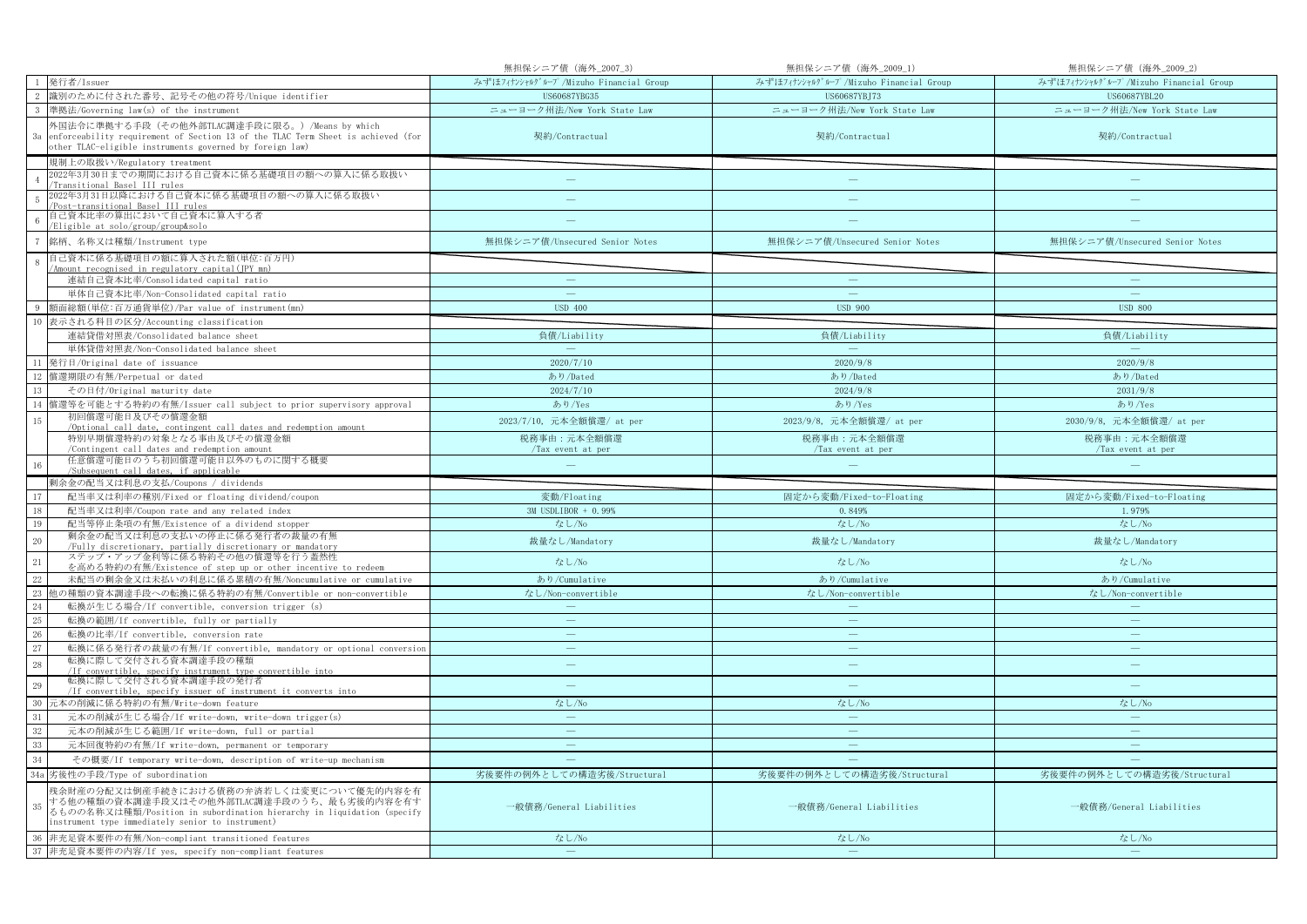|                 |                                                                                                                                                                                                                       | 無担保シニア債 (海外_2009_3)                   | 無担保シニア債 (海外_2010_1)                   | 無担保シニア債 (海外_2010_2)                   |
|-----------------|-----------------------------------------------------------------------------------------------------------------------------------------------------------------------------------------------------------------------|---------------------------------------|---------------------------------------|---------------------------------------|
|                 | 1 発行者/Issuer                                                                                                                                                                                                          | みずほフィナンシャルグループ/Mizuho Financial Group | みずほフィナンシャルグループ/Mizuho Financial Group | みずほフィナンシャルグループ/Mizuho Financial Group |
| 2               | 識別のために付された番号、記号その他の符号/Unique identifier                                                                                                                                                                               | US60687YBM03                          | XS2241387252                          | XS2241387096                          |
|                 | 準拠法/Governing law(s) of the instrument                                                                                                                                                                                | ニューヨーク州法/New York State Law           | 英国法/English Law                       | 英国法/English Law                       |
| 3a              | 外国法令に準拠する手段(その他外部TLAC調達手段に限る。)/Means by which<br>enforceability requirement of Section 13 of the TLAC Term Sheet is achieved (for<br>other TLAC-eligible instruments governed by foreign law)                         | 契約/Contractual                        | 契約/Contractual                        | 契約/Contractual                        |
|                 | 規制上の取扱い/Regulatory treatment                                                                                                                                                                                          |                                       |                                       |                                       |
|                 | 2022年3月30日までの期間における自己資本に係る基礎項目の額への算入に係る取扱い<br>Transitional Basel III rules                                                                                                                                            | $\frac{1}{2}$                         | $\overline{\phantom{0}}$              |                                       |
|                 | 2022年3月31日以降における自己資本に係る基礎項目の額への算入に係る取扱い<br>Post-transitional Basel III rules                                                                                                                                          |                                       |                                       |                                       |
|                 | 自己資本比率の算出において自己資本に算入する者<br>/Eligible at solo/group/group&solo                                                                                                                                                         |                                       |                                       |                                       |
|                 | 銘柄、名称又は種類/Instrument type                                                                                                                                                                                             | 無担保シニア債/Unsecured Senior Notes        | 無担保シニア債/Unsecured Senior Notes        | 無担保シニア債/Unsecured Senior Notes        |
|                 | 自己資本に係る基礎項目の額に算入された額(単位:百万円)<br>Amount recognised in regulatory capital (JPY mn)                                                                                                                                      |                                       |                                       |                                       |
|                 | 連結自己資本比率/Consolidated capital ratio                                                                                                                                                                                   | $\overline{\phantom{m}}$              | $\overline{\phantom{m}}$              | $\qquad \qquad -$                     |
|                 | 単体自己資本比率/Non-Consolidated capital ratio                                                                                                                                                                               | $\sim$                                | <b>College</b>                        | ш.                                    |
|                 | 額面総額(単位:百万通貨単位)/Par value of instrument(mn)                                                                                                                                                                           | <b>USD 300</b>                        | <b>EUR 500</b>                        | EUR 1,000                             |
| 10              | 表示される科目の区分/Accounting classification                                                                                                                                                                                  |                                       |                                       |                                       |
|                 | 連結貸借対照表/Consolidated balance sheet                                                                                                                                                                                    | 負債/Liability                          | 負債/Liability                          | 負債/Liability                          |
|                 | 単体貸借対照表/Non-Consolidated balance sheet                                                                                                                                                                                |                                       |                                       |                                       |
| 11              | 発行日/Original date of issuance                                                                                                                                                                                         | 2020/9/8                              | 2020/10/7                             | 2020/10/7                             |
|                 | 12 償還期限の有無/Perpetual or dated                                                                                                                                                                                         | あり/Dated                              | あり/Dated                              | あり/Dated                              |
| 13              | その日付/Original maturity date                                                                                                                                                                                           | 2024/9/8                              | 2025/10/7                             | 2030/10/7                             |
|                 | 14 償還等を可能とする特約の有無/Issuer call subject to prior supervisory approval                                                                                                                                                   | あり/Yes                                | あり/Yes                                | あり/Yes                                |
| 15              | 初回償還可能日及びその償還金額<br>/Optional call date, contingent call dates and redemption amount                                                                                                                                   | 2023/9/8, 元本全額償還/ at per              | $\equiv$                              | $\overline{\phantom{m}}$              |
|                 | 特別早期償還特約の対象となる事由及びその償還金額                                                                                                                                                                                              | 税務事由:元本全額償還                           | 税務事由:元本全額償還                           | 税務事由:元本全額償還                           |
|                 | /Contingent call dates and redemption amount                                                                                                                                                                          | /Tax event at per                     | /Tax event at per                     | /Tax event at per                     |
|                 | 任意償還可能日のうち初回償還可能日以外のものに関する概要                                                                                                                                                                                          |                                       |                                       |                                       |
| 16              | /Subsequent call dates, if applicable                                                                                                                                                                                 |                                       |                                       |                                       |
|                 | 剰余金の配当又は利息の支払/Coupons / dividends                                                                                                                                                                                     |                                       |                                       |                                       |
| 17              | 配当率又は利率の種別/Fixed or floating dividend/coupon                                                                                                                                                                          | 変動/Floating                           | 固定/Fixed                              | 固定/Fixed                              |
| 18              | 配当率又は利率/Coupon rate and any related index                                                                                                                                                                             | 3M USDLIBOR + 0.61%                   | 0.214%                                | 0.693%                                |
| 19              | 配当等停止条項の有無/Existence of a dividend stopper                                                                                                                                                                            | なし/No                                 | なし/No                                 | なし/No                                 |
| 20              | 剰余金の配当又は利息の支払いの停止に係る発行者の裁量の有無<br>/Fully discretionary, partially discretionary or mandatory                                                                                                                           | 裁量なし/Mandatory                        | 裁量なし/Mandatory                        | 裁量なし/Mandatory                        |
| $\overline{21}$ | ステップ・アップ金利等に係る特約その他の償還等を行う蓋然性                                                                                                                                                                                         | なし/No                                 | なし/No                                 | なし/No                                 |
|                 | を高める特約の有無/Existence of step up or other incentive to redeem<br>未配当の剰余金又は未払いの利息に係る累積の有無/Noncumulative or cumulative                                                                                                    | あり/Cumulative                         | あり/Cumulative                         | あり/Cumulative                         |
| $22\,$          | 他の種類の資本調達手段への転換に係る特約の有無/Convertible or non-convertible                                                                                                                                                                | なし/Non-convertible                    | なし/Non-convertible                    | なし/Non-convertible                    |
| 23<br>24        | 転換が生じる場合/If convertible, conversion trigger (s)                                                                                                                                                                       | $\sim$                                |                                       | $\sim$                                |
| 25              | 転換の範囲/If convertible, fully or partially                                                                                                                                                                              | $\overline{\phantom{a}}$              | $\overline{\phantom{m}}$              | $\overline{\phantom{m}}$              |
| 26              | 転換の比率/If convertible, conversion rate                                                                                                                                                                                 | $\overline{\phantom{a}}$              | L.                                    | $\equiv$                              |
| 27              | 転換に係る発行者の裁量の有無/If convertible, mandatory or optional conversion                                                                                                                                                       | $\overline{\phantom{a}}$              | $\qquad \qquad -$                     | $\frac{1}{2}$                         |
| 28              | 転換に際して交付される資本調達手段の種類<br>/If convertible, specify instrument type convertible into                                                                                                                                     | $\frac{1}{2}$                         | $\equiv$                              | $\overline{\phantom{m}}$              |
| 29              | 転換に際して交付される資本調達手段の発行者<br>/If convertible, specify issuer of instrument it converts into                                                                                                                               | ц.                                    | ÷                                     | $\sim$                                |
| 30              | 元本の削減に係る特約の有無/Write-down feature                                                                                                                                                                                      | なし/No                                 | なし/No                                 | なし/No                                 |
| 31              | 元本の削減が生じる場合/If write-down, write-down trigger(s)                                                                                                                                                                      | $\hspace{0.1mm}-\hspace{0.1mm}$       | $\longrightarrow$                     | $\overline{\phantom{m}}$              |
| 32              | 元本の削減が生じる範囲/If write-down, full or partial                                                                                                                                                                            | ш.                                    | $\equiv$                              | ш.                                    |
| 33              | 元本回復特約の有無/If write-down, permanent or temporary                                                                                                                                                                       |                                       |                                       | 二                                     |
| 34              | その概要/If temporary write-down, description of write-up mechanism                                                                                                                                                       |                                       |                                       |                                       |
|                 | 34a 劣後性の手段/Type of subordination                                                                                                                                                                                      | 劣後要件の例外としての構造劣後/Structural            | 劣後要件の例外としての構造劣後/Structural            | 劣後要件の例外としての構造劣後/Structural            |
| 35              | 残余財産の分配又は倒産手続きにおける債務の弁済若しくは変更について優先的内容を有<br>する他の種類の資本調達手段又はその他外部TLAC調達手段のうち、最も劣後的内容を有す<br>るものの名称又は種類/Position in subordination hierarchy in liquidation (specify<br>instrument type immediately senior to instrument) | 一般債務/General Liabilities              | 一般債務/General Liabilities              | 一般債務/General Liabilities              |
|                 | 36 非充足資本要件の有無/Non-compliant transitioned features<br>37 非充足資本要件の内容/If yes, specify non-compliant features                                                                                                             | なし/No<br>$\sim$                       | なし/No<br>$\equiv$                     | なし/No<br>$\equiv$                     |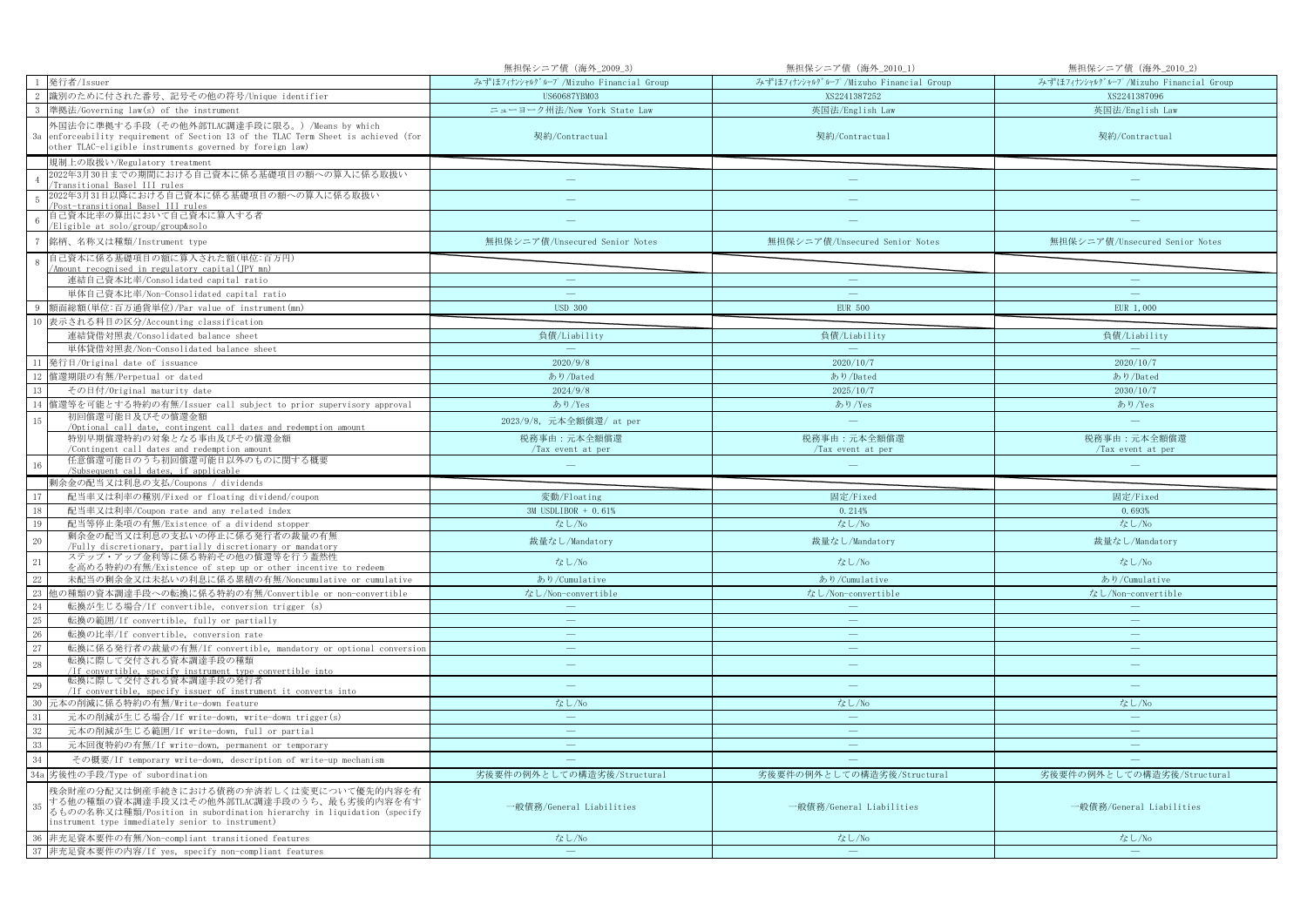|                 |                                                                                                                    | 無担保シニア債 (海外_2102_1)                   | 無担保シニア債 (海外_2102_2)                   | 無担保シニア債 (海外_2104_1)                   |
|-----------------|--------------------------------------------------------------------------------------------------------------------|---------------------------------------|---------------------------------------|---------------------------------------|
|                 | 1 発行者/Issuer                                                                                                       | みずほフィナンシャルグループ/Mizuho Financial Group | みずほフィナンシャルグループ/Mizuho Financial Group | みずほフィナンシャルグループ/Mizuho Financial Group |
| 2               | 識別のために付された番号、記号その他の符号/Unique identifier                                                                            | US60687YBP34                          | US60687YBQ17                          | XS2329143510                          |
|                 | 準拠法/Governing law(s) of the instrument                                                                             | ニューヨーク州法/New York State Law           | ニューヨーク州法/New York State Law           | 英国法/English Law                       |
|                 | 外国法令に準拠する手段(その他外部TLAC調達手段に限る。)/Means by which                                                                      |                                       |                                       |                                       |
| 3a              | enforceability requirement of Section 13 of the TLAC Term Sheet is achieved (for                                   | 契約/Contractual                        | 契約/Contractual                        | 契約/Contractual                        |
|                 | other TLAC-eligible instruments governed by foreign law)                                                           |                                       |                                       |                                       |
|                 | 規制上の取扱い/Regulatory treatment                                                                                       |                                       |                                       |                                       |
|                 | 2022年3月30日までの期間における自己資本に係る基礎項目の額への算入に係る取扱い                                                                         | $\frac{1}{2}$                         | $\overline{\phantom{0}}$              |                                       |
|                 | Transitional Basel III rules<br>2022年3月31日以降における自己資本に係る基礎項目の額への算入に係る取扱い                                            |                                       |                                       |                                       |
|                 | Post-transitional Basel III rules                                                                                  |                                       |                                       |                                       |
|                 | 自己資本比率の算出において自己資本に算入する者                                                                                            |                                       |                                       |                                       |
|                 | /Eligible at solo/group/group&solo                                                                                 |                                       |                                       |                                       |
|                 | 銘柄、名称又は種類/Instrument type                                                                                          | 無担保シニア債/Unsecured Senior Notes        | 無担保シニア債/Unsecured Senior Notes        | 無担保シニア債/Unsecured Senior Notes        |
|                 | 自己資本に係る基礎項目の額に算入された額(単位:百万円)                                                                                       |                                       |                                       |                                       |
|                 | Amount recognised in regulatory capital (JPY mn)<br>連結自己資本比率/Consolidated capital ratio                            | $\overline{\phantom{m}}$              | $\overline{\phantom{m}}$              | $\qquad \qquad -$                     |
|                 | 単体自己資本比率/Non-Consolidated capital ratio                                                                            | $\sim$                                | <b>College</b>                        | ш.                                    |
|                 | 額面総額(単位:百万通貨単位)/Par value of instrument(mn)                                                                        | USD 1,400                             | <b>USD 600</b>                        | <b>EUR 750</b>                        |
| 10              | 表示される科目の区分/Accounting classification                                                                               |                                       |                                       |                                       |
|                 | 連結貸借対照表/Consolidated balance sheet                                                                                 | 負債/Liability                          | 負債/Liability                          | 負債/Liability                          |
|                 | 単体貸借対照表/Non-Consolidated balance sheet                                                                             |                                       |                                       |                                       |
| 11              | 発行日/Original date of issuance                                                                                      | 2021/2/22                             | 2021/2/22                             | 2021/4/12                             |
|                 | 12 償還期限の有無/Perpetual or dated                                                                                      | あり/Dated                              | あり/Dated                              | あり/Dated                              |
| 13              | その日付/Original maturity date                                                                                        | 2027/5/22                             | 2032/5/22                             | 2026/4/13                             |
|                 | 14   償還等を可能とする特約の有無/Issuer call subject to prior supervisory approval                                              | あり/Yes                                | あり/Yes                                | あり/Yes                                |
|                 | 初回償還可能日及びその償還金額                                                                                                    |                                       |                                       |                                       |
| 15              | /Optional call date, contingent call dates and redemption amount                                                   | 2026/5/22, 元本全額償還/ at per             | 2031/5/22, 元本全額償還/ at per             | $\overline{\phantom{m}}$              |
|                 | 特別早期償還特約の対象となる事由及びその償還金額                                                                                           | 税務事由:元本全額償還                           | 税務事由:元本全額償還                           | 税務事由:元本全額償還                           |
|                 | /Contingent call dates and redemption amount<br>任意償還可能日のうち初回償還可能日以外のものに関する概要                                       | /Tax event at per                     | /Tax event at per                     | /Tax event at per                     |
|                 |                                                                                                                    |                                       |                                       |                                       |
| 16              | /Subsequent call dates, if applicable                                                                              |                                       |                                       |                                       |
|                 | 剰余金の配当又は利息の支払/Coupons / dividends                                                                                  |                                       |                                       |                                       |
| 17              | 配当率又は利率の種別/Fixed or floating dividend/coupon                                                                       | 固定/Fixed                              | 固定/Fixed                              | 固定/Fixed                              |
| 18              | 配当率又は利率/Coupon rate and any related index                                                                          | 1.234%                                | 2.172%                                | 0.184%                                |
| 19              | 配当等停止条項の有無/Existence of a dividend stopper                                                                         | なし/No                                 | なし/No                                 | なし/No                                 |
|                 | 剰余金の配当又は利息の支払いの停止に係る発行者の裁量の有無                                                                                      |                                       |                                       |                                       |
| 20              | /Fully discretionary, partially discretionary or mandatory                                                         | 裁量なし/Mandatory                        | 裁量なし/Mandatory                        | 裁量なし/Mandatory                        |
| $\overline{21}$ | ステップ・アップ金利等に係る特約その他の償還等を行う蓋然性                                                                                      | なし/No                                 | なし/No                                 | なし/No                                 |
| $22\,$          | を高める特約の有無/Existence of step up or other incentive to redeem<br>未配当の剰余金又は未払いの利息に係る累積の有無/Noncumulative or cumulative | あり/Cumulative                         | あり/Cumulative                         | あり/Cumulative                         |
| $23\,$          | 他の種類の資本調達手段への転換に係る特約の有無/Convertible or non-convertible                                                             | なし/Non-convertible                    | なし/Non-convertible                    | なし/Non-convertible                    |
| 24              | 転換が生じる場合/If convertible, conversion trigger (s)                                                                    | $\sim$                                |                                       | $\sim$                                |
| 25              | 転換の範囲/If convertible, fully or partially                                                                           | $\overline{\phantom{a}}$              | $\overline{\phantom{m}}$              | $\overline{\phantom{m}}$              |
| 26              | 転換の比率/If convertible, conversion rate                                                                              | $\overline{\phantom{a}}$              | L.                                    | $\equiv$                              |
| 27              | 転換に係る発行者の裁量の有無/If convertible, mandatory or optional conversion                                                    | $\overline{\phantom{a}}$              | $\qquad \qquad -$                     | $\frac{1}{2}$                         |
|                 | 転換に際して交付される資本調達手段の種類                                                                                               | $\frac{1}{2}$                         | $\equiv$                              | $\overline{\phantom{m}}$              |
| 28              | /If convertible, specify instrument type convertible into                                                          |                                       |                                       |                                       |
| 29              | 転換に際して交付される資本調達手段の発行者<br>/If convertible, specify issuer of instrument it converts into                            | ц.                                    | ÷                                     | $\sim$                                |
| 30              | 元本の削減に係る特約の有無/Write-down feature                                                                                   | なし/No                                 | なし/No                                 | なし/No                                 |
| 31              | 元本の削減が生じる場合/If write-down, write-down trigger(s)                                                                   | $\hspace{0.1mm}-\hspace{0.1mm}$       | $\longrightarrow$                     | $\overline{\phantom{m}}$              |
| 32              | 元本の削減が生じる範囲/If write-down, full or partial                                                                         | ш.                                    | $\equiv$                              | ш.                                    |
| 33              | 元本回復特約の有無/If write-down, permanent or temporary                                                                    |                                       |                                       | <u>in</u>                             |
| 34              | その概要/If temporary write-down, description of write-up mechanism                                                    |                                       |                                       |                                       |
|                 | 34a 劣後性の手段/Type of subordination                                                                                   | 劣後要件の例外としての構造劣後/Structural            | 劣後要件の例外としての構造劣後/Structural            | 劣後要件の例外としての構造劣後/Structural            |
|                 | 残余財産の分配又は倒産手続きにおける債務の弁済若しくは変更について優先的内容を有                                                                           |                                       |                                       |                                       |
| 35              | する他の種類の資本調達手段又はその他外部TLAC調達手段のうち、最も劣後的内容を有す                                                                         |                                       |                                       |                                       |
|                 | るものの名称又は種類/Position in subordination hierarchy in liquidation (specify                                             | 一般債務/General Liabilities              | 一般債務/General Liabilities              | 一般債務/General Liabilities              |
|                 | instrument type immediately senior to instrument)                                                                  |                                       |                                       |                                       |
|                 | 36 非充足資本要件の有無/Non-compliant transitioned features<br>37 非充足資本要件の内容/If yes, specify non-compliant features          | なし/No<br>$\sim$                       | なし/No<br>$\equiv$                     | なし/No<br>$\equiv$                     |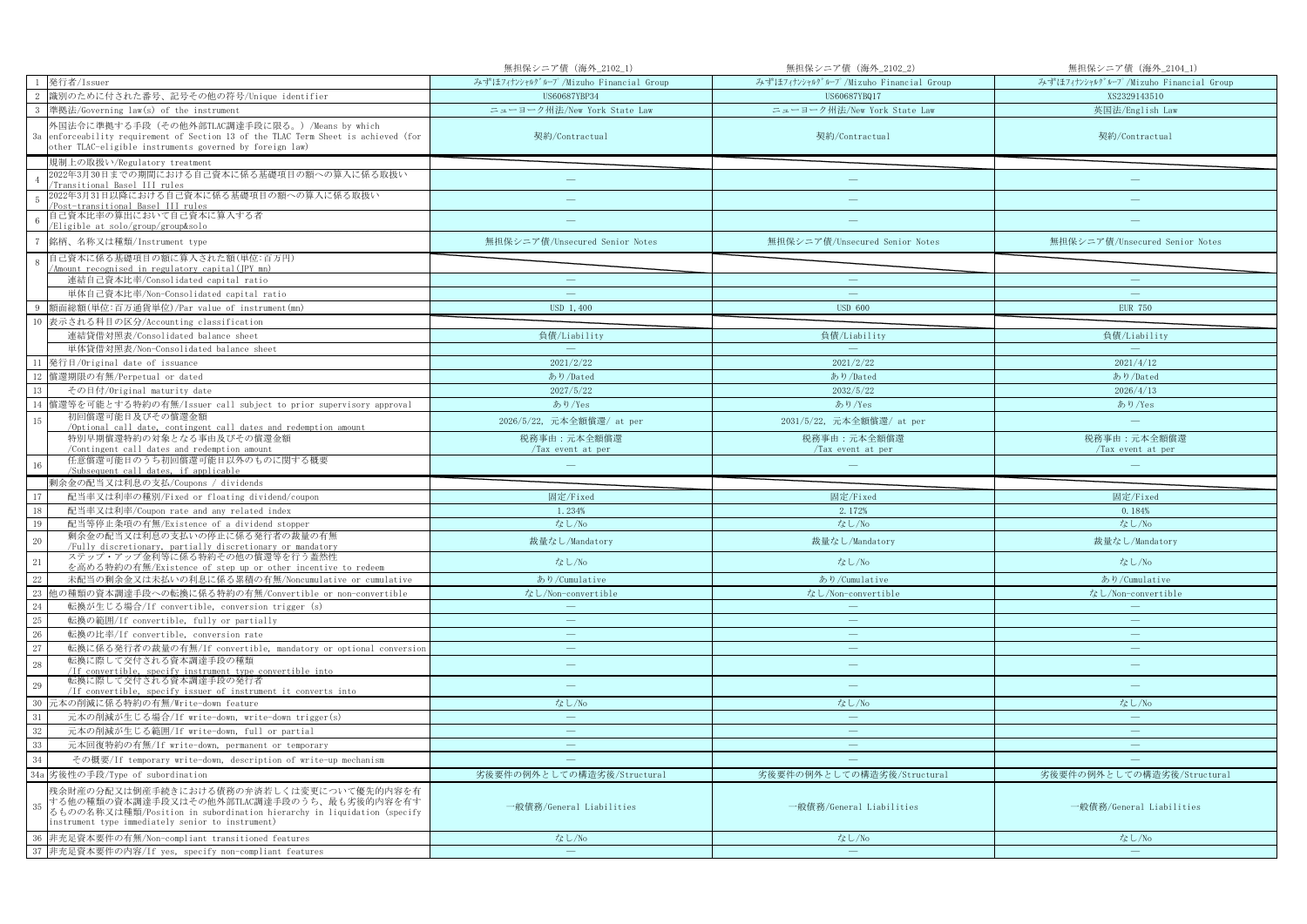|                 |                                                                                                                                                                                                                       | 無担保シニア債 (海外_2104_2)                   | 無担保シニア債 (海外_2107_1)                   | 無担保シニア債 (海外_2107_2)                   |
|-----------------|-----------------------------------------------------------------------------------------------------------------------------------------------------------------------------------------------------------------------|---------------------------------------|---------------------------------------|---------------------------------------|
|                 | 1 発行者/Issuer                                                                                                                                                                                                          | みずほフィナンシャルグループ/Mizuho Financial Group | みずほフィナンシャルグループ/Mizuho Financial Group | みずほフィナンシャルグループ/Mizuho Financial Group |
| 2               | 識別のために付された番号、記号その他の符号/Unique identifier                                                                                                                                                                               | XS2329144591                          | US60687YBS72                          | US60687YBT55                          |
|                 | 準拠法/Governing law(s) of the instrument                                                                                                                                                                                | 英国法/English Law                       | ニューヨーク州法/New York State Law           | ニューヨーク州法/New York State Law           |
| 3a              | 外国法令に準拠する手段(その他外部TLAC調達手段に限る。)/Means by which<br>enforceability requirement of Section 13 of the TLAC Term Sheet is achieved (for<br>other TLAC-eligible instruments governed by foreign law)                         | 契約/Contractual                        | 契約/Contractual                        | 契約/Contractual                        |
|                 | 規制上の取扱い/Regulatory treatment                                                                                                                                                                                          |                                       |                                       |                                       |
|                 | 2022年3月30日までの期間における自己資本に係る基礎項目の額への算入に係る取扱い<br>Transitional Basel III rules                                                                                                                                            | $\frac{1}{2}$                         | $\overline{\phantom{0}}$              |                                       |
|                 | 2022年3月31日以降における自己資本に係る基礎項目の額への算入に係る取扱い<br>Post-transitional Basel III rules                                                                                                                                          |                                       |                                       |                                       |
|                 | 自己資本比率の算出において自己資本に算入する者<br>/Eligible at solo/group/group&solo                                                                                                                                                         |                                       |                                       |                                       |
|                 | 銘柄、名称又は種類/Instrument type                                                                                                                                                                                             | 無担保シニア債/Unsecured Senior Notes        | 無担保シニア債/Unsecured Senior Notes        | 無担保シニア債/Unsecured Senior Notes        |
|                 | 自己資本に係る基礎項目の額に算入された額(単位:百万円)<br>Amount recognised in regulatory capital (JPY mn)                                                                                                                                      |                                       |                                       |                                       |
|                 | 連結自己資本比率/Consolidated capital ratio                                                                                                                                                                                   | $\overline{\phantom{m}}$              | $\overline{\phantom{m}}$              | $\qquad \qquad -$                     |
|                 | 単体自己資本比率/Non-Consolidated capital ratio                                                                                                                                                                               | $\sim$                                | <b>College</b>                        | ш.                                    |
|                 | 額面総額(単位:百万通貨単位)/Par value of instrument(mn)                                                                                                                                                                           | <b>EUR 750</b>                        | USD 1, 100                            | <b>USD 650</b>                        |
| 10              | 表示される科目の区分/Accounting classification                                                                                                                                                                                  |                                       |                                       |                                       |
|                 | 連結貸借対照表/Consolidated balance sheet                                                                                                                                                                                    | 負債/Liability                          | 負債/Liability                          | 負債/Liability                          |
|                 | 単体貸借対照表/Non-Consolidated balance sheet                                                                                                                                                                                |                                       |                                       |                                       |
| 11              | 発行日/Original date of issuance                                                                                                                                                                                         | 2021/4/12                             | 2021/7/9                              | 2021/7/9                              |
|                 | 12 償還期限の有無/Perpetual or dated                                                                                                                                                                                         | あり/Dated                              | あり/Dated                              | あり/Dated                              |
| 13              | その日付/Original maturity date                                                                                                                                                                                           | 2033/4/12                             | 2027/7/9                              | 2032/7/9                              |
|                 | 14 償還等を可能とする特約の有無/Issuer call subject to prior supervisory approval                                                                                                                                                   | あり/Yes                                | あり/Yes                                | あり/Yes                                |
| 15              | 初回償還可能日及びその償還金額<br>/Optional call date, contingent call dates and redemption amount                                                                                                                                   | $\equiv$                              | 2026/7/9, 元本全額償還/ at per              | 2031/7/9, 元本全額償還/ at per              |
|                 | 特別早期償還特約の対象となる事由及びその償還金額                                                                                                                                                                                              | 税務事由:元本全額償還                           | 税務事由:元本全額償還                           | 税務事由:元本全額償還                           |
|                 | /Contingent call dates and redemption amount                                                                                                                                                                          | /Tax event at per                     | /Tax event at per                     | /Tax event at per                     |
|                 | 任意償還可能日のうち初回償還可能日以外のものに関する概要                                                                                                                                                                                          |                                       |                                       |                                       |
| 16              | /Subsequent call dates, if applicable                                                                                                                                                                                 |                                       |                                       |                                       |
|                 | 剰余金の配当又は利息の支払/Coupons / dividends                                                                                                                                                                                     |                                       |                                       |                                       |
| 17              | 配当率又は利率の種別/Fixed or floating dividend/coupon                                                                                                                                                                          | 固定/Fixed                              | 固定/Fixed                              | 固定/Fixed                              |
| 18              | 配当率又は利率/Coupon rate and any related index                                                                                                                                                                             | 0.843%                                | 1.554%                                | 2.260%                                |
| 19              | 配当等停止条項の有無/Existence of a dividend stopper                                                                                                                                                                            | なし/No                                 | なし/No                                 | なし/No                                 |
| 20              | 剰余金の配当又は利息の支払いの停止に係る発行者の裁量の有無<br>/Fully discretionary, partially discretionary or mandatory                                                                                                                           | 裁量なし/Mandatory                        | 裁量なし/Mandatory                        | 裁量なし/Mandatory                        |
| $\overline{21}$ | ステップ・アップ金利等に係る特約その他の償還等を行う蓋然性                                                                                                                                                                                         | なし/No                                 | なし/No                                 | なし/No                                 |
| $22\,$          | を高める特約の有無/Existence of step up or other incentive to redeem<br>未配当の剰余金又は未払いの利息に係る累積の有無/Noncumulative or cumulative                                                                                                    | あり/Cumulative                         | あり/Cumulative                         | あり/Cumulative                         |
| $23\,$          | 他の種類の資本調達手段への転換に係る特約の有無/Convertible or non-convertible                                                                                                                                                                | なし/Non-convertible                    | なし/Non-convertible                    | なし/Non-convertible                    |
| 24              | 転換が生じる場合/If convertible, conversion trigger (s)                                                                                                                                                                       | $\sim$                                |                                       | $\sim$                                |
| 25              | 転換の範囲/If convertible, fully or partially                                                                                                                                                                              | $\overline{\phantom{a}}$              | $\overline{\phantom{m}}$              | $\overline{\phantom{m}}$              |
| 26              | 転換の比率/If convertible, conversion rate                                                                                                                                                                                 | $\overline{\phantom{a}}$              | L.                                    | $\equiv$                              |
| 27              | 転換に係る発行者の裁量の有無/If convertible, mandatory or optional conversion                                                                                                                                                       | $\overline{\phantom{a}}$              | $\qquad \qquad -$                     | $\frac{1}{2}$                         |
| 28              | 転換に際して交付される資本調達手段の種類<br>/If convertible, specify instrument type convertible into                                                                                                                                     | $\frac{1}{2}$                         | $\equiv$                              | $\qquad \qquad -$                     |
| 29              | 転換に際して交付される資本調達手段の発行者<br>/If convertible, specify issuer of instrument it converts into                                                                                                                               | ц.                                    | ÷                                     | $\sim$                                |
| 30              | 元本の削減に係る特約の有無/Write-down feature                                                                                                                                                                                      | なし/No                                 | なし/No                                 | なし/No                                 |
| 31              | 元本の削減が生じる場合/If write-down, write-down trigger(s)                                                                                                                                                                      | $\hspace{0.1mm}-\hspace{0.1mm}$       | $\longrightarrow$                     | $\overline{\phantom{m}}$              |
| 32              | 元本の削減が生じる範囲/If write-down, full or partial                                                                                                                                                                            | ш.                                    | $\equiv$                              | ш.                                    |
| 33              | 元本回復特約の有無/If write-down, permanent or temporary                                                                                                                                                                       |                                       |                                       | <u>in</u>                             |
| 34              | その概要/If temporary write-down, description of write-up mechanism                                                                                                                                                       |                                       |                                       |                                       |
|                 | 34a 劣後性の手段/Type of subordination                                                                                                                                                                                      | 劣後要件の例外としての構造劣後/Structural            | 劣後要件の例外としての構造劣後/Structural            | 劣後要件の例外としての構造劣後/Structural            |
| 35              | 残余財産の分配又は倒産手続きにおける債務の弁済若しくは変更について優先的内容を有<br>する他の種類の資本調達手段又はその他外部TLAC調達手段のうち、最も劣後的内容を有す<br>るものの名称又は種類/Position in subordination hierarchy in liquidation (specify<br>instrument type immediately senior to instrument) | 一般債務/General Liabilities              | 一般債務/General Liabilities              | 一般債務/General Liabilities              |
|                 | 36 非充足資本要件の有無/Non-compliant transitioned features<br>37 非充足資本要件の内容/If yes, specify non-compliant features                                                                                                             | なし/No<br>$\sim$                       | なし/No<br>$\equiv$                     | なし/No<br>$\equiv$                     |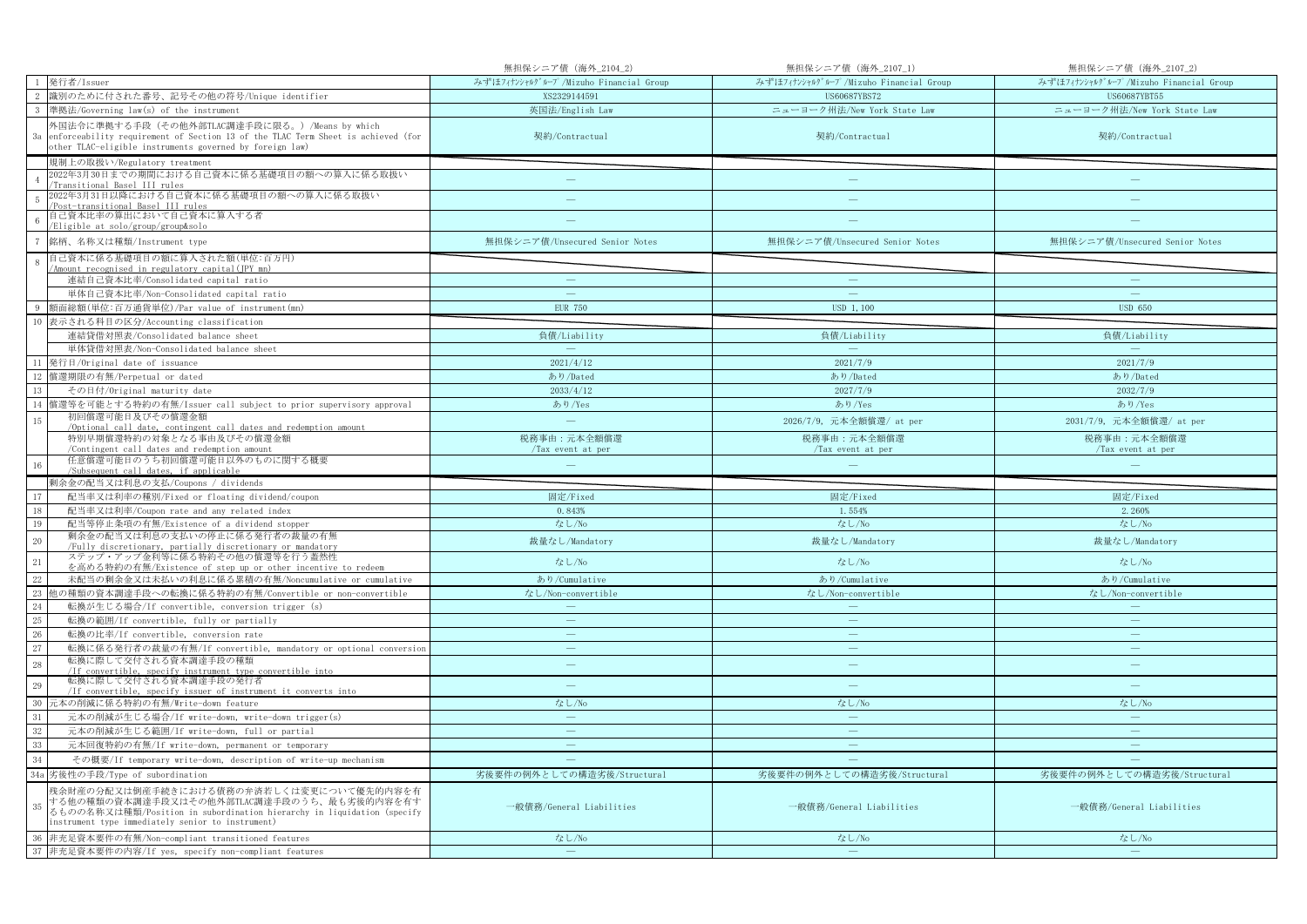|                                               |                                                                                                                                                                                                                       | 無担保シニア債 (海外_2109)                     | 無担保シニア債 (海外_2202_1)                   | 無担保シニア債 (海外_2202_2)                   |
|-----------------------------------------------|-----------------------------------------------------------------------------------------------------------------------------------------------------------------------------------------------------------------------|---------------------------------------|---------------------------------------|---------------------------------------|
|                                               | 発行者/Issuer                                                                                                                                                                                                            | みずほフィナンシャルグループ/Mizuho Financial Group | みずほフィナンシャルグループ/Mizuho Financial Group | みずほフィナンシャルグループ/Mizuho Financial Group |
| -2                                            | 識別のために付された番号、記号その他の符号/Unique identifier                                                                                                                                                                               | XS2383901761                          | <b>US60687YCA55</b>                   | US60687YBX67                          |
|                                               | 準拠法/Governing law(s) of the instrument                                                                                                                                                                                | 英国法/English Law                       | ニューヨーク州法/New York State Law           | ニューヨーク州法/New York State Law           |
| 3a                                            | 外国法令に準拠する手段(その他外部TLAC調達手段に限る。)/Means by which<br>enforceability requirement of Section 13 of the TLAC Term Sheet is achieved (for<br>other TLAC-eligible instruments governed by foreign law)                         | 契約/Contractual                        | 契約/Contractual                        | 契約/Contractual                        |
|                                               | 規制上の取扱い/Regulatory treatment                                                                                                                                                                                          |                                       |                                       |                                       |
|                                               | 2022年3月30日までの期間における自己資本に係る基礎項目の額への算入に係る取扱い<br>Transitional Basel III rules                                                                                                                                            | $\frac{1}{2}$                         |                                       |                                       |
| $\overline{5}$                                | 2022年3月31日以降における自己資本に係る基礎項目の額への算入に係る取扱い<br>Post-transitional Basel III rules                                                                                                                                          | ÷                                     | ÷                                     |                                       |
|                                               | 自己資本比率の算出において自己資本に算入する者<br>/Eligible at solo/group/group&solo                                                                                                                                                         |                                       |                                       |                                       |
|                                               | 銘柄、名称又は種類/Instrument type                                                                                                                                                                                             | 無担保シニア債/Unsecured Senior Notes        | 無担保シニア債/Unsecured Senior Notes        | 無担保シニア債/Unsecured Senior Notes        |
|                                               | 自己資本に係る基礎項目の額に算入された額(単位:百万円)<br>/Amount recognised in regulatory capital(JPY mn)                                                                                                                                      |                                       |                                       |                                       |
|                                               | 連結自己資本比率/Consolidated capital ratio                                                                                                                                                                                   | $\overline{\phantom{m}}$              | $\overline{\phantom{0}}$              | $\overline{\phantom{a}}$              |
|                                               | 単体自己資本比率/Non-Consolidated capital ratio                                                                                                                                                                               | $\sim$                                | $\sim$                                | $\sim$                                |
|                                               | 額面総額(単位:百万通貨単位)/Par value of instrument(mn)                                                                                                                                                                           | EUR 1,000                             | <b>USD 600</b>                        | <b>USD 500</b>                        |
|                                               | 表示される科目の区分/Accounting classification                                                                                                                                                                                  |                                       |                                       |                                       |
|                                               | 連結貸借対照表/Consolidated balance sheet                                                                                                                                                                                    | 負債/Liability                          | 負債/Liability                          | 負債/Liability                          |
|                                               | 単体貸借対照表/Non-Consolidated balance sheet                                                                                                                                                                                |                                       |                                       |                                       |
| 11                                            | 発行日/Original date of issuance                                                                                                                                                                                         | 2021/9/6                              | 2022/2/22                             | 2022/2/22                             |
| 12                                            | 償還期限の有無/Perpetual or dated                                                                                                                                                                                            | あり/Dated                              | あり/Dated                              | あり/Dated                              |
| 13                                            | その日付/Original maturity date                                                                                                                                                                                           | 2029/9/6                              | 2026/5/22                             | 2030/5/22                             |
|                                               | 14 償還等を可能とする特約の有無/Issuer call subject to prior supervisory approval                                                                                                                                                   | あり/Yes                                | あり/Yes                                | あり/Yes                                |
| 15                                            | 初回償還可能日及びその償還金額<br>/Optional call date, contingent call dates and redemption amount                                                                                                                                   | 2028/9/6, 元本全額償還/ at per              | 2025/5/22, 元本全額償還/ at per             | 2029/5/22, 元本全額償還/ at per             |
|                                               | 特別早期償還特約の対象となる事由及びその償還金額                                                                                                                                                                                              | 税務事由:元本全額償還                           | 税務事由:元本全額償還                           | 税務事由:元本全額償還                           |
|                                               | /Contingent call dates and redemption amount                                                                                                                                                                          | /Tax event at per                     | /Tax event at per                     | /Tax event at per                     |
|                                               | 任意償還可能日のうち初回償還可能日以外のものに関する概要                                                                                                                                                                                          |                                       |                                       |                                       |
| 16                                            | Subsequent call dates, if applicable                                                                                                                                                                                  |                                       |                                       |                                       |
|                                               | 剰余金の配当又は利息の支払/Coupons / dividends                                                                                                                                                                                     |                                       |                                       |                                       |
| 17                                            | 配当率又は利率の種別/Fixed or floating dividend/coupon                                                                                                                                                                          | 固定から変動/Fixed-to-Floating              | 固定/Fixed                              | 固定/Fixed                              |
| 18                                            | 配当率又は利率/Coupon rate and any related index                                                                                                                                                                             | 0.470%                                | 2.651%                                | 3.261%                                |
| 19                                            | 配当等停止条項の有無/Existence of a dividend stopper                                                                                                                                                                            | なし/No                                 | なし/No                                 | なし/No                                 |
| 20                                            | 剰余金の配当又は利息の支払いの停止に係る発行者の裁量の有無<br>/Fully discretionary, partially discretionary or mandatory                                                                                                                           | 裁量なし/Mandatory                        | 裁量なし/Mandatory                        | 裁量なし/Mandatory                        |
| $\overline{21}$                               | ステップ・アップ金利等に係る特約その他の償還等を行う蓋然性                                                                                                                                                                                         | なし/No                                 | なし/No                                 | なし/No                                 |
|                                               | を高める特約の有無/Existence of step up or other incentive to redeem                                                                                                                                                           |                                       |                                       |                                       |
|                                               | 未配当の剰余金又は未払いの利息に係る累積の有無/Noncumulative or cumulative<br>他の種類の資本調達手段への転換に係る特約の有無/Convertible or non-convertible                                                                                                         | あり/Cumulative                         | あり/Cumulative                         | あり/Cumulative                         |
| $\begin{array}{c} 22 \\ 23 \end{array}$<br>24 | 転換が生じる場合/If convertible, conversion trigger (s)                                                                                                                                                                       | なし/Non-convertible<br>$\frac{1}{2}$   | なし/Non-convertible                    | なし/Non-convertible<br>$\frac{1}{2}$   |
| 25                                            | 転換の範囲/If convertible, fully or partially                                                                                                                                                                              | $\overline{\phantom{a}}$              | $\equiv$                              | $\equiv$                              |
| 26                                            | 転換の比率/If convertible, conversion rate                                                                                                                                                                                 | $\overline{\phantom{a}}$              | $\frac{1}{2}$                         | $\sim$                                |
| 27                                            | 転換に係る発行者の裁量の有無/If convertible, mandatory or optional conversion                                                                                                                                                       | $\overline{\phantom{a}}$              | $\equiv$                              | $\equiv$                              |
|                                               | 転換に際して交付される資本調達手段の種類                                                                                                                                                                                                  | $\frac{1}{2}$                         | $\equiv$                              | $\frac{1}{2}$                         |
| 28                                            | /If convertible, specify instrument type convertible into<br>転換に際して交付される資本調達手段の発行者                                                                                                                                    |                                       |                                       |                                       |
| 29                                            | /If convertible, specify issuer of instrument it converts into                                                                                                                                                        | $\qquad \qquad -$                     | ۳                                     |                                       |
| 30                                            | 元本の削減に係る特約の有無/Write-down feature                                                                                                                                                                                      | なし/No                                 | なし/No                                 | なし/No                                 |
| 31                                            | 元本の削減が生じる場合/If write-down, write-down trigger(s)                                                                                                                                                                      | $\longrightarrow$                     | $\longrightarrow$                     | $\longrightarrow$                     |
| $32\,$                                        | 元本の削減が生じる範囲/If write-down, full or partial                                                                                                                                                                            |                                       | $\frac{1}{2}$                         | $\sim$                                |
| 33                                            | 元本回復特約の有無/If write-down, permanent or temporary                                                                                                                                                                       | $\overline{\phantom{0}}$              | $\overline{\phantom{0}}$              | $\overline{\phantom{0}}$              |
| 34                                            | その概要/If temporary write-down, description of write-up mechanism                                                                                                                                                       |                                       |                                       |                                       |
|                                               | 34a 劣後性の手段/Type of subordination                                                                                                                                                                                      | 劣後要件の例外としての構造劣後/Structural            | 劣後要件の例外としての構造劣後/Structural            | 劣後要件の例外としての構造劣後/Structural            |
| 35                                            | 残余財産の分配又は倒産手続きにおける債務の弁済若しくは変更について優先的内容を有<br>する他の種類の資本調達手段又はその他外部TLAC調達手段のうち、最も劣後的内容を有す<br>るものの名称又は種類/Position in subordination hierarchy in liquidation (specify<br>instrument type immediately senior to instrument) | 一般債務/General Liabilities              | 一般債務/General Liabilities              | 一般債務/General Liabilities              |
| 36                                            | 非充足資本要件の有無/Non-compliant transitioned features<br>37 非充足資本要件の内容/If yes, specify non-compliant features                                                                                                                | なし/No                                 | なし/No                                 | なし/No                                 |